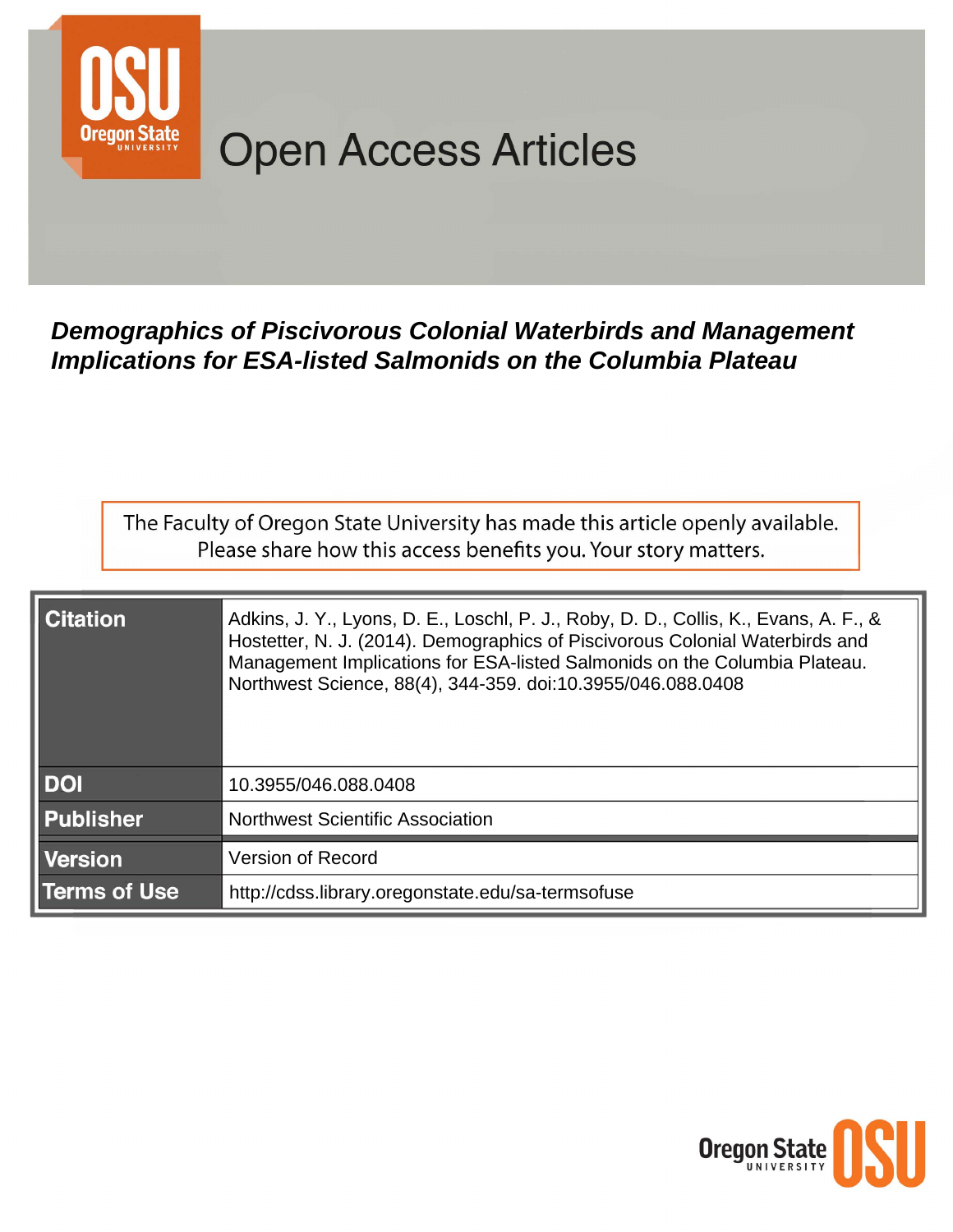**Jessica Y. Adkins, Donald E. Lyons, Peter J. Loschl**, Department of Fisheries and Wildlife, 104 Nash Hall, Oregon State University, Corvallis, Oregon 97331

**Daniel D. Roby**, U.S. Geological Survey-Oregon Cooperative Fish and Wildlife Research Unit<sup>1</sup>, Department of Fisheries and Wildlife, 104 Nash Hall, Oregon State University, Corvallis, Oregon 97331

**Ken Collis2, Allen F. Evans, Nathan J. Hostetter**, Real Time Research, Inc., 52 S.W. Roosevelt Avenue, Bend, Oregon 97702

# **Demographics of Piscivorous Colonial Waterbirds and Management Implications for ESA-listed Salmonids on the Columbia Plateau**

#### **Abstract**

We investigated colony size, productivity, and limiting factors for five piscivorous waterbird species nesting at 18 locations on the Columbia Plateau (Washington) during 2004–2010 with emphasis on species with a history of salmonid (*Oncorhynchus* spp.) depredation. Numbers of nesting Caspian terns (*Hydroprogne caspia*) and double-crested cormorants (*Phalacrocorax auritus*) were stable at about 700–1,000 breeding pairs at five colonies and about 1,200–1,500 breeding pairs at four colonies, respectively. Numbers of American white pelicans (*Pelecanus erythrorhynchos*) increased at Badger Island, the sole breeding colony for the species on the Columbia Plateau, from about 900 individuals in 2007 to over 2,000 individuals in 2010. Overall numbers of breeding California gulls (*Larus californicus*) and ring-billed gulls (*L. delawarensis*) declined during the study, mostly because of the abandonment of a large colony in the mid-Columbia River. Three gull colonies below the confluence of the Snake and Columbia rivers increased substantially, however. Factors that may limit colony size and productivity for piscivorous waterbirds nesting on the Columbia Plateau included availability of suitable nesting habitat, interspecific competition for nest sites, predation, gull kleptoparasitism, food availability, and human disturbance. Based on observed population trends alone, there is little reason to project increased impacts to juvenile salmonid survival from tern and cormorant populations. Additional monitoring and evaluation may be warranted to assess future impacts of the growing Badger Island American white pelican colony and those gull colonies located near mainstem dams or associated with Caspian tern colonies where kleptoparasitism is common.

**Keywords**: piscivorous waterbirds, Columbia Plateau, colony size, productivity, limiting factors

# **Introduction**

Piscivorous colonial waterbirds, specifically Caspian terns (*Hydroprogne caspia*), double-crested cormorants (*Phalacrocorax auritus*), American white pelicans (*Pelecanus erythrorhynchos*), California gulls (*Larus californicus*), and ring-billed gulls (*L. delawarensis*), have a well documented history of nesting in the Columbia Plateau region of eastern Washington State (Brown 1926, Kitchin 1930, Decker and Bowles 1932, Hanson 1968, Conover et al. 1979, Thompson and Tabor 1981, Speich and Wahl 1989). Human manipulation of

water conditions and nesting habitat have influenced the distribution and size of breeding colonies for these species in the region (Johnsgard 1956, Hanson 1963, Ackerman 1994), as well as their impacts on fish species of conservation concern (e.g., anadromous salmonids [*Oncorhynchus* spp.]; Ruggerone 1986, Schaeffer 1991, Jones et al. 1996, Collis et al. 2002, Roby et al. 2003, Antolos et al. 2005, Wiese et al. 2008).

Kitchin (1930) noted the first breeding record for Caspian terns in Washington State at Moses Lake in 1929; however, Gill and Mewaldt (1983) suggested that Caspian terns were established as a breeding species in inland Washington prior to 1929. The location of Caspian tern breeding colonies in the Columbia Plateau region shifted from Moses Lake and along the mid-Columbia River near Pasco, Washington, to Potholes Reservoir after

<sup>1</sup>Supported jointly by the U.S. Geological Survey, Oregon Department of Fish and Wildlife, and Oregon State University

<sup>2</sup> Author to whom correspondence should be addressed. Email: ken@realtimeresearch.com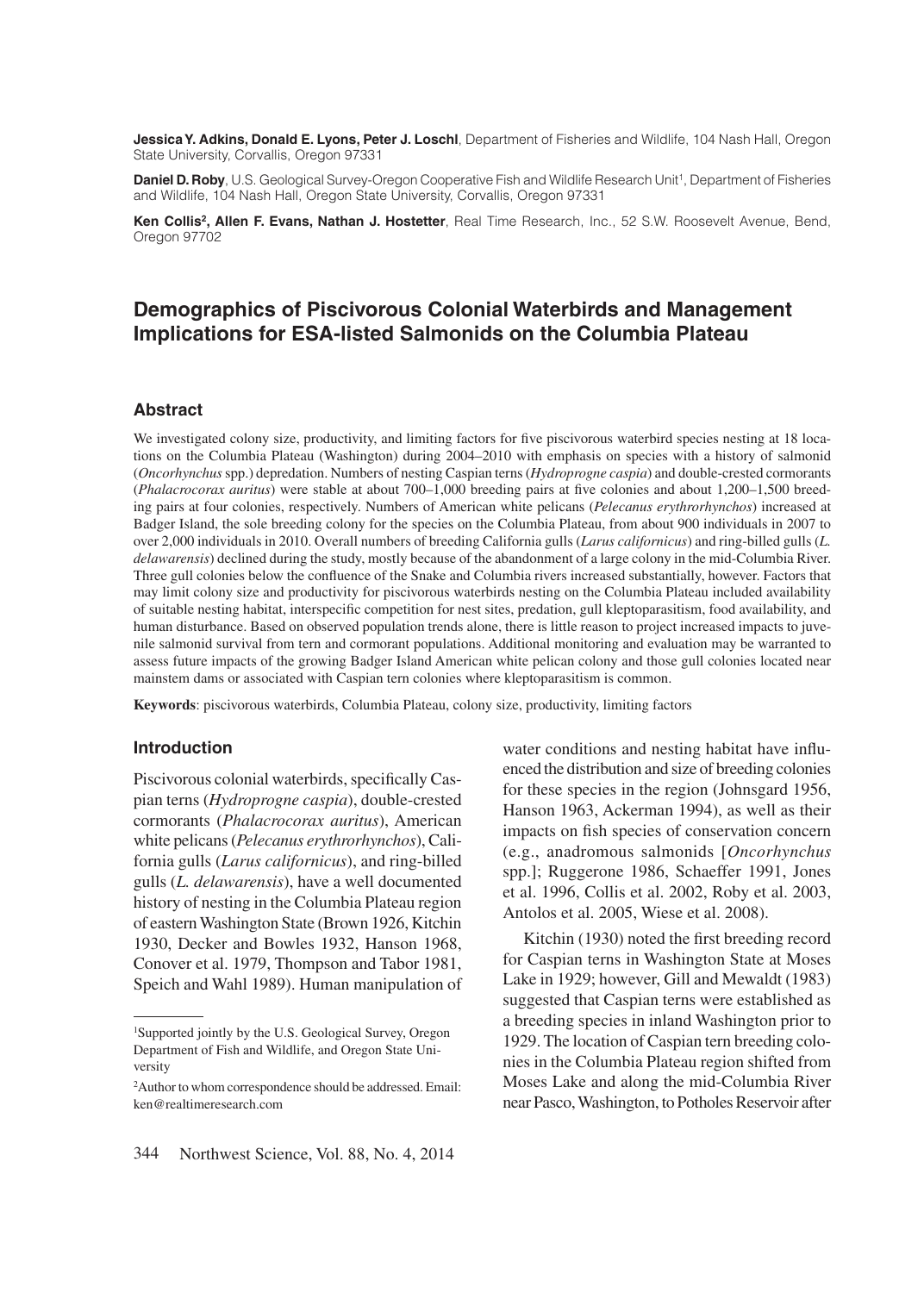its formation by the construction of the O'Sullivan Dam in the 1950s (Johnsgard 1956, Penland 1982) and to Crescent Island on the mid-Columbia River (near Pasco, Washington) after its creation from disposal of dredged materials in 1985 (Ackerman 1994). California and ring-billed gulls followed a similar pattern, shifting from breeding colonies at Moses Lake to Potholes Reservoir after its formation (Johnsgard 1956, Conover et al. 1979) and colonizing Crescent Island soon after the initial colonization by Caspian terns (Ackerman 1994). Both species of gull nested on other islands in the mid-Columbia River and a dramatic increase in their numbers was associated with expanding agricultural development and new islands created by dam impoundments (Broadbooks 1961, Hanson 1963, Conover et al. 1979, Thompson and Tabor 1981, Collis et al. 2002).

Double-crested cormorants were thought to breed in the Columbia Plateau region prior to 1932 and were common in the region up to 1953; however, island nesting habitat was lost and numbers of nesting birds declined as a result of impoundment of the Columbia River behind McNary Dam beginning in 1954 (Hanson 1968). Double-crested cormorants were also known to nest on the Snake River upstream of Clarkston, Washington prior to dam impoundments (Weber and Larrison 1977, Smith et al. 1997). During this time period, range-wide declines in doublecrested cormorant numbers were attributed in part to widespread use of DDT (Wires and Cuthbert 2006).

The first documented breeding record for American white pelicans in the Columbia Plateau region was at Moses Lake in 1926 (Brown 1926). While white pelicans were observed in the region in the interim, their breeding status was unclear until 1994, when they were recorded nesting on Crescent Island (Ackerman 1994). In 1997, the location of the breeding colony shifted from Crescent Island to Badger Island, about 1 km up-river.

Populations of anadromous salmonids in the Columbia River basin are the subjects of intense conservation activity following decades of decline (NRC 1996, Lichatowich 1999). In recent years, avian predation across the basin has been considered a factor limiting recovery of these imperiled fish populations (NOAA 2008), resulting in the management of a large waterbird colony in the Columbia River estuary to reduce its impact (Roby et al. 2002; USFWS 2005, 2006) and consideration of additional avian predation management initiatives in the Columbia River estuary and on the Columbia Plateau.

The overall goal of this study was to evaluate the breeding status and population trends of piscivorous colonial waterbirds across the Columbia Plateau region to inform regional resource managers assessing the current (2004–2010) and potential future impacts of these avian predators on fish of conservation concern. Specific objectives were three-fold: (1) estimate colony size for all known breeding colonies of Caspian terns, double-crested cormorants, American white pelicans, ring-billed gulls, and California gulls in the region; (2) assess productivity at these colonies, when feasible; and (3) identify potential factors that may be limiting the size and productivity of breeding colonies of these species in the region. These data will likely be important in the development of an avian predation management plan to reduce the impacts to juvenile salmonids by piscivorous waterbirds that nest in the Columbia Plateau region (NOAA 2008).

#### **Study Area**

This study was conducted at Caspian tern, doublecrested cormorant, American white pelican, California gull, and ring-billed gull breeding colonies in the Columbia Plateau region of Washington State (hereafter, "Columbia Plateau") during 2004–2010 (Table 1, Figure 1).

Data from the Caspian tern and double-crested cormorant colonies at East Sand Island, Oregon were included for comparison purposes. East Sand Island in the Columbia River estuary is home to the largest Caspian tern colony in the world (Suryan et al. 2004), which is currently being managed to reduce the size of the colony and its impact on survival of juvenile salmonids from throughout the Columbia Basin (USFWS 2005, 2006). The double-crested cormorant colony at East Sand Island is also the largest in North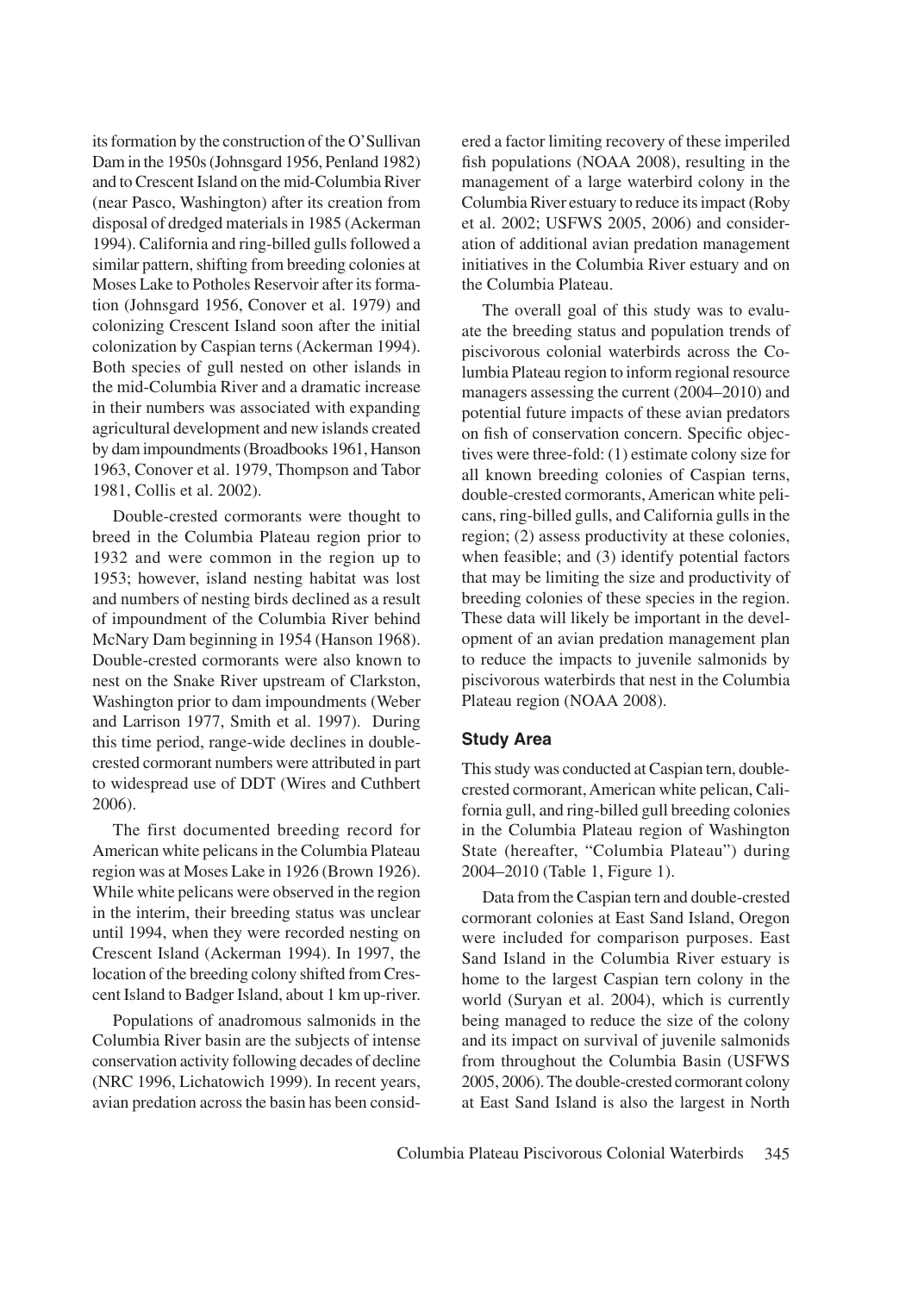TABLE 1. Characteristics of piscivorous waterbird colonies on the Columbia Plateau, with East Sand Island included for comparison. Species abbreviations are as follows: AWPE = American white pelican, BCNH = black-crowned night-heron (*Nycticorax nycticorax*), BRAC = Brandt's cormorant (*P. penicillatus*), CATE = Caspian tern, CAGU = California gull, DCCO = double-crested cormorant, FOTE = Forster's tern, GBHE = great blue heron, GREG = great egret (*A. alba*), GWGU/WEGU = glaucous-winged/Western gull (*L. glaucescens*/*L. occidentalis*), and RBGU = ring-billed gull. "Primary Nesting Species" are species that nest at the location in relatively large numbers and/or in most years of the study and "Secondary Nesting Species" are species that nest at the location in relatively small numbers and/or in few years of the study.

| <b>General Area</b>           |        |                    | Primary Nesting            | Primary                 | Secondary                       | Secondary               |  |
|-------------------------------|--------|--------------------|----------------------------|-------------------------|---------------------------------|-------------------------|--|
| Colony                        |        | Latitude Longitude | Species                    | Nesting Type            | <b>Nesting Species</b>          | Nesting Type            |  |
| <b>Columbia River Estuary</b> |        |                    |                            |                         |                                 |                         |  |
| East Sand Is.                 | 46.262 | $-123.975$         | CATE, DCCO                 | Ground                  | GWGU/WEGU,<br>RBGU, BRAC        | Ground                  |  |
| <b>Mid-Columbia River</b>     |        |                    |                            |                         |                                 |                         |  |
| Miller Rocks                  | 45.657 | $-120.872$         | CAGU, RBGU<br>Ground       |                         | <b>DCCO</b>                     | Ground                  |  |
| Three Mile Canyon Is.         | 45.817 | $-119.963$         | CAGU, RBGU<br>Ground       |                         | <b>GBHE, BCNH</b>               | Tree                    |  |
| Rock Is. (Blalocks)           | 45.910 | $-119.629$         | CATE, RBGU                 | Ground                  | <b>FOTE</b>                     | Ground                  |  |
| Anvil Is. (Blalocks)          | 45.914 | $-119.619$         | <b>RBGU</b>                | Ground                  | <b>CATE</b>                     | Ground                  |  |
| Crescent Is.                  | 46.094 | $-118.938$         | CATE, CAGU                 | Ground                  | RBGU, GBHE<br><b>BCNH, GREG</b> | Ground/Tree             |  |
| Badger Is.                    | 46.110 | $-118.938$         | <b>AWPE</b>                | Ground                  |                                 |                         |  |
| Foundation Is.                | 46.159 | $-118.991$         | <b>DCCO</b>                | Tree                    | <b>GBHE, BCNH</b>               | Tree                    |  |
| Island <sub>18</sub>          | 46.361 | $-119.263$         | RBGU, CAGU                 | Ground                  | <b>GREG, GBHE</b>               | Tree                    |  |
| Island 20                     | 46.313 | $-119.254$         | RBGU, CAGU                 | Ground                  |                                 |                         |  |
| Hanford Reach                 | 46.655 | $-119.417$         | <b>GBHE, GREG</b>          | Tree                    | <b>DCCO</b>                     | Tree                    |  |
| Mouth of Okanogan River       | 48.093 | $-119.710$         | <b>DCCO</b>                | Tree                    | <b>GBHE</b>                     | Tree                    |  |
| <b>Lower Snake River</b>      |        |                    |                            |                         |                                 |                         |  |
| Lyons Ferry (RR Trestle)      | 46.589 | $-118.224$         | <b>GBHE</b>                | Artificial<br>Structure | <b>DCCO</b>                     | Artificial<br>Structure |  |
| <b>Potholes Reservoir</b>     |        |                    |                            |                         |                                 |                         |  |
| Goose Is.                     | 46.985 | $-119.310$         | CATE, RBGU,<br><b>CAGU</b> | Ground                  | <b>FOTE</b>                     | Ground                  |  |
| Solstice Is.                  | 47.023 | $-119.353$         | CATE, RBGU,<br>CAGU        | Ground                  |                                 |                         |  |
| North Potholes Reserve        | 47.062 | $-119.419$         | <b>DCCO</b>                | Tree                    | GREG, GBHE, BCNH                | Tree                    |  |
| <b>Banks Lake</b>             |        |                    |                            |                         |                                 |                         |  |
| Twining Is.                   | 47.624 | $-119.304$         | CATE, RBGU,<br><b>CAGU</b> | Ground                  |                                 |                         |  |
| Goose Is.                     | 47.647 | $-119.291$         | RBGU, CAGU                 | Ground                  | <b>CATE</b>                     | Ground                  |  |
| <b>Sprague Lake</b>           |        |                    |                            |                         |                                 |                         |  |
| Harper Is.                    | 47.241 | $-118.084$         | DCCO, RBGU,<br><b>CAGU</b> | Ground                  | <b>CATE</b>                     | Ground                  |  |

America (Francine Cuthbert, University of Minnesota personal communication) and is under consideration for management due to its impacts on smolt survival (USACE 2012).

#### **Methods**

Colony Size and Productivity

Aerial, boat, and road surveys were completed to identify active breeding colonies of focal waterbird species on the Columbia Plateau. Estimates of colony size for colonial waterbirds were obtained late in incubation, when the greatest numbers of adults are aggregated at nesting colonies (Bullock and Gomersal 1981, Gaston and Smith 1984). Although it is possible that small colonies (i.e., < 10 breeding pairs) may have been missed during these surveys, we are confident that all colonies of consequence were identified within the study area due to the coverage extent of aerial surveys and communication with other researchers and agencies familiar with waterbird nesting in the region.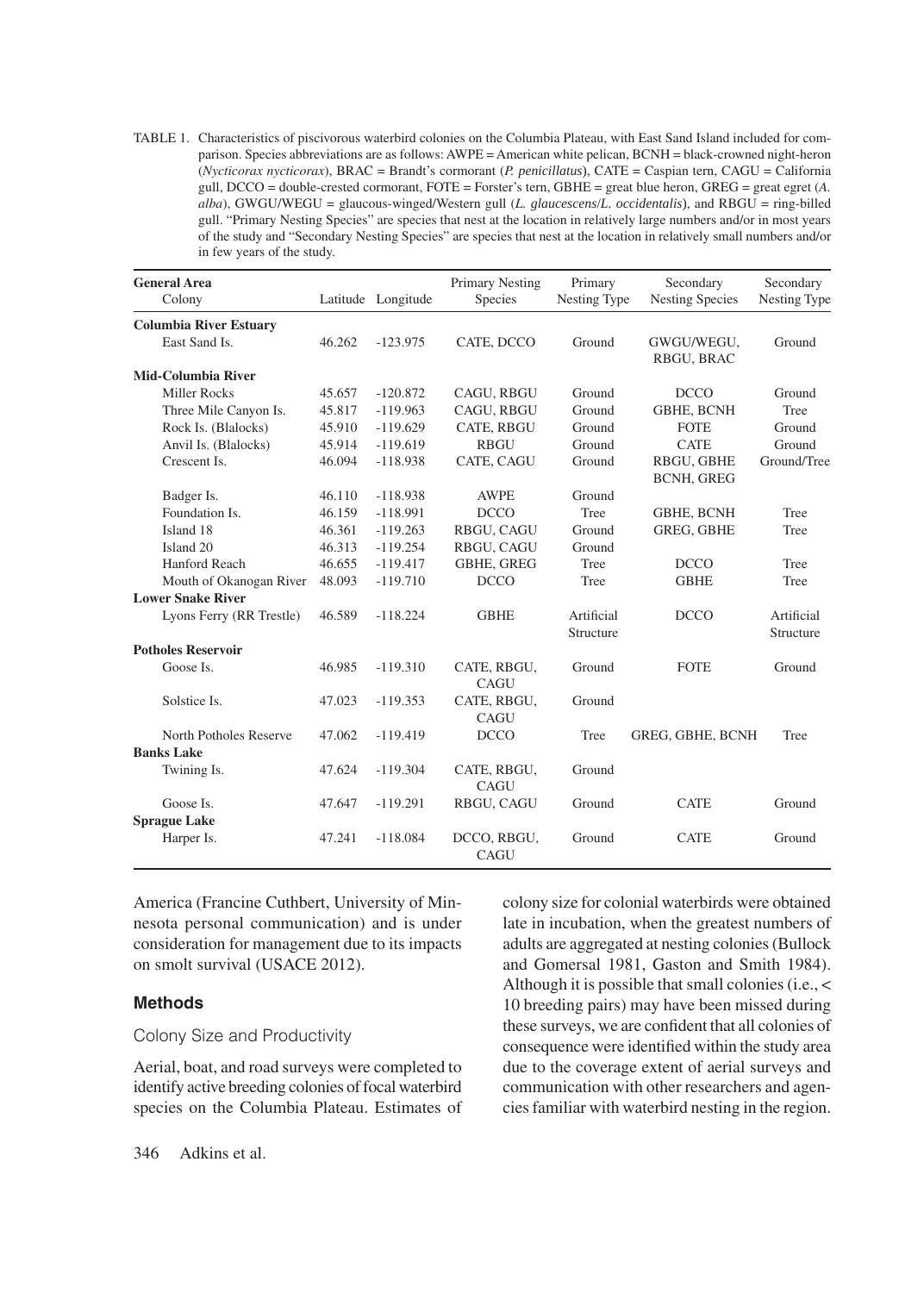

Figure 1. Map of the study area including the piscivorous waterbird colonies on the Columbia Plateau and in the Columbia River estuary that are mentioned in the text. Eight Federal Columbia River Power System dams are represented by hatch marks along the Columbia and Snake rivers for reference. Hatched area delineates the boundary of the Columbia Plateau.

Productivity (number of young raised to fledging age per breeding pair) was estimated for Caspian terns nesting at Crescent Island (2004–2010) and Goose Island in Potholes Reservoir (2010) and for double-crested cormorants nesting at Foundation Island (2005–2010) using ground counts of chicks just prior to the fledging period.

*Caspian Terns—*Numbers of breeding pairs of Caspian terns at colonies on the Columbia Plateau were estimated from either counts of nesting birds in digital aerial photographs or ground counts of attended nests late in incubation. Colony size estimates from digital photos were either direct counts of all incubating birds or direct counts of all adults on-colony corrected using simultaneous ground counts of incubating and non-incubating

birds in seven 5 m x 5 m plots. All ground counts were made from an observation blind or boat situated near the edge of the colony. Colony size estimates for Goose Island in Potholes Reservoir in 2005 were from Maranto et al. (2010) from daily ground counts of the number of adults observed on and around the breeding colony. When reported, productivity at Caspian tern colonies was estimated by dividing a count of all juveniles present on-colony just prior to fledging by the number of breeding pairs. See Antolos et al. (2004) for further details on the methods used to estimate colony size and productivity at Caspian tern colonies.

*Double-Crested Cormorants—*The number of breeding pairs of double-crested cormorants at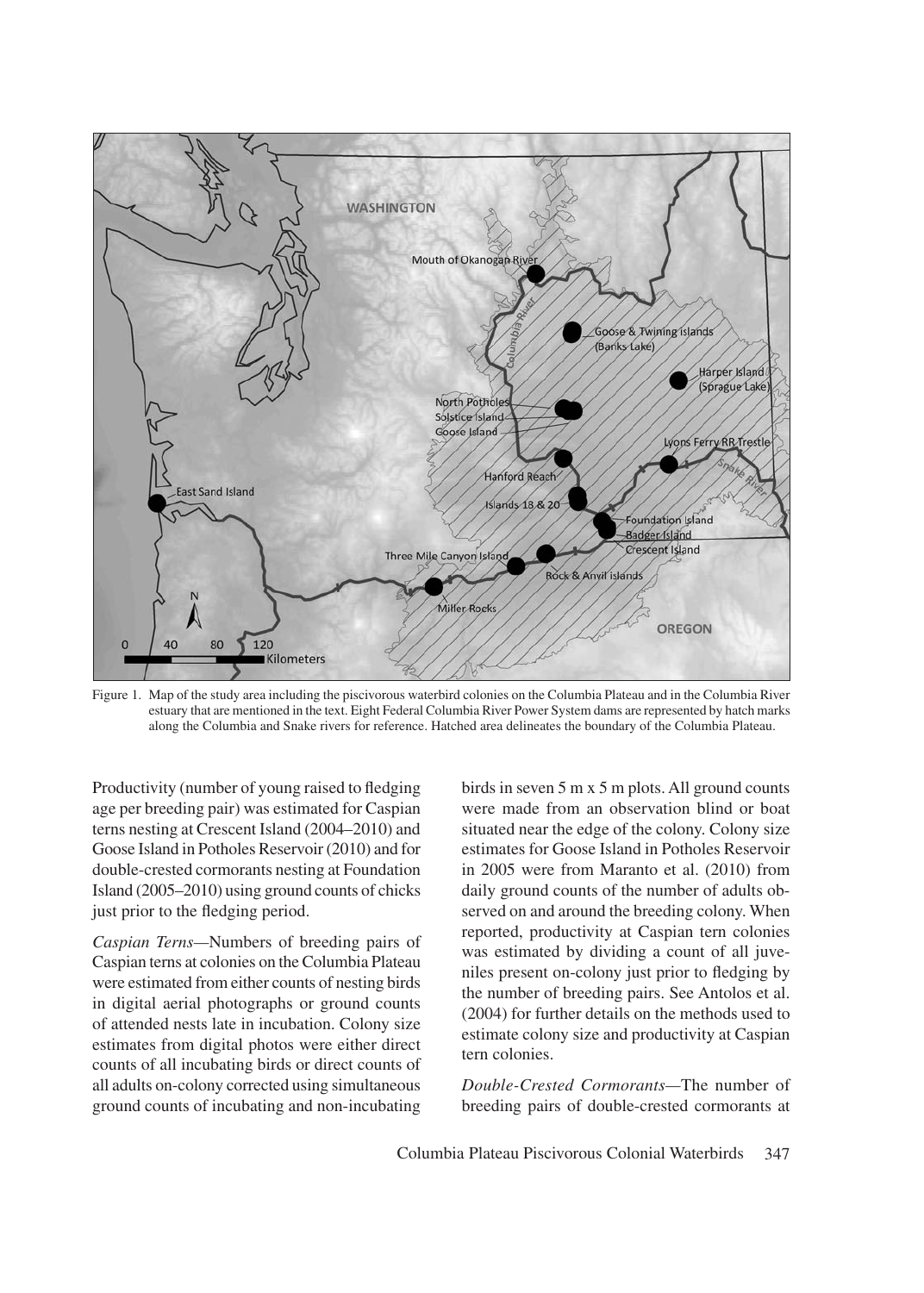Foundation Island was estimated using the peak count of attended nests based on weekly counts of the colony from late March through July. Counts were conducted from an observation blind located in the water, approximately 25 m off the eastern shore of the island. Estimates of colony size should be considered minimums, however, as vegetation partially obscured some nests over the course of the breeding season. At other cormorant colonies, colony size estimates were determined from either direct counts of attended nests in digital aerial photographs or direct ground counts of attended nests (i.e., from an observation blind or a boat) around the peak of incubation. Productivity at the Foundation Island cormorant colony was estimated from the number of chicks in monitored nests (range of 50–73) at 28 days post-hatching; after 28 days chicks frequently left their nests, making it difficult or impossible to obtain pernest productivity.

*American White Pelicans—*To estimate colony size at the Badger Island pelican colony, aerial photographs were taken of the colony during the late incubation period. Most, but probably not all, pelicans present on the island were visible in the aerial photographs (a few were potentially obscured by overhanging trees or shrubs). We could not correct counts from aerial photographs to estimate the number of breeding pairs because we were unable to obtain representative counts of incubating and non-incubating pelicans. Counts of adult pelicans from aerial photographs are, therefore, an index to the number of breeding pairs utilizing Badger Island. Productivity was not quantified, but was confirmed by observing the presence of juveniles during boat-based surveys near the end of the breeding season.

*California and Ring-Billed Gulls*—For those years in which we estimated colony size, aerial photographs were taken of the colony during late incubation. Most, but probably not all, gulls present on a given colony were visible in the aerial photographs as some nesting birds were likely obscured by vegetation. As with pelicans, we could not correct counts from aerial photographs to estimate the number of breeding pairs because representative counts of incubating and

non-incubating gulls from the ground were not available. Therefore counts of adult gulls from aerial photographs serve as an index to the number of breeding pairs utilizing the colony. In 2009, all gull colonies were photographed in order to estimate the total number of gulls nesting on the Columbia Plateau during that year. To investigate population trends, the count of gulls nesting at colonies on the mid-Columbia River from The Dalles Dam to Rock Island Dam were then compared to the last comprehensive survey of nesting gulls conducted in this same reach in 1997–1998 (Collis et al. 2002). Productivity was not estimated, but was confirmed by observing the presence of fledglings during ground and boat-based surveys.

# **Results**

During 2004–2010 there were 18 different nesting locations utilized by piscivorous waterbirds on the Columbia Plateau. Most (67%) nesting locations were on the mainstem Columbia  $(n = 11)$  and Snake  $(n=1)$  rivers, with the remainder  $(n=6)$  located on three nearby lakes or reservoirs (Tables 1 and 2). In total, there were 12 gull colonies (most comprised of both California and ring-billed gulls), 8 Caspian tern colonies, 7 double-crested cormorant colonies, and 2 American white pelican colonies located on the Columbia Plateau during 2004–2010 (Tables 1 and 2). Terns and gulls nested exclusively on the ground on islands, in close association with one another. Cormorants nested in trees  $(n = 4)$ , on the ground on islands  $(n = 2)$ , and on a man-made structure (railroad trestle;  $n = 1$ ). In the latter two cases, nesting cormorants were associated with nesting herons and/or egrets (Table 1). Pelicans nested on the ground, primarily on one island (Badger Island) in the mid-Columbia River; nesting occurred on both Badger and Crescent islands in 2010, but all nesting attempts at Crescent Island failed (Tables 1 and 2).

### Caspian Terns

The total number of Caspian terns nesting on the Columbia Plateau ranged from approximately 710 (in 2007) to 980 (in 2009) breeding pairs, with no overall population trend evident during 2005–2010 (comparable estimates were not available from all colonies in 2004; Figure 2). The average number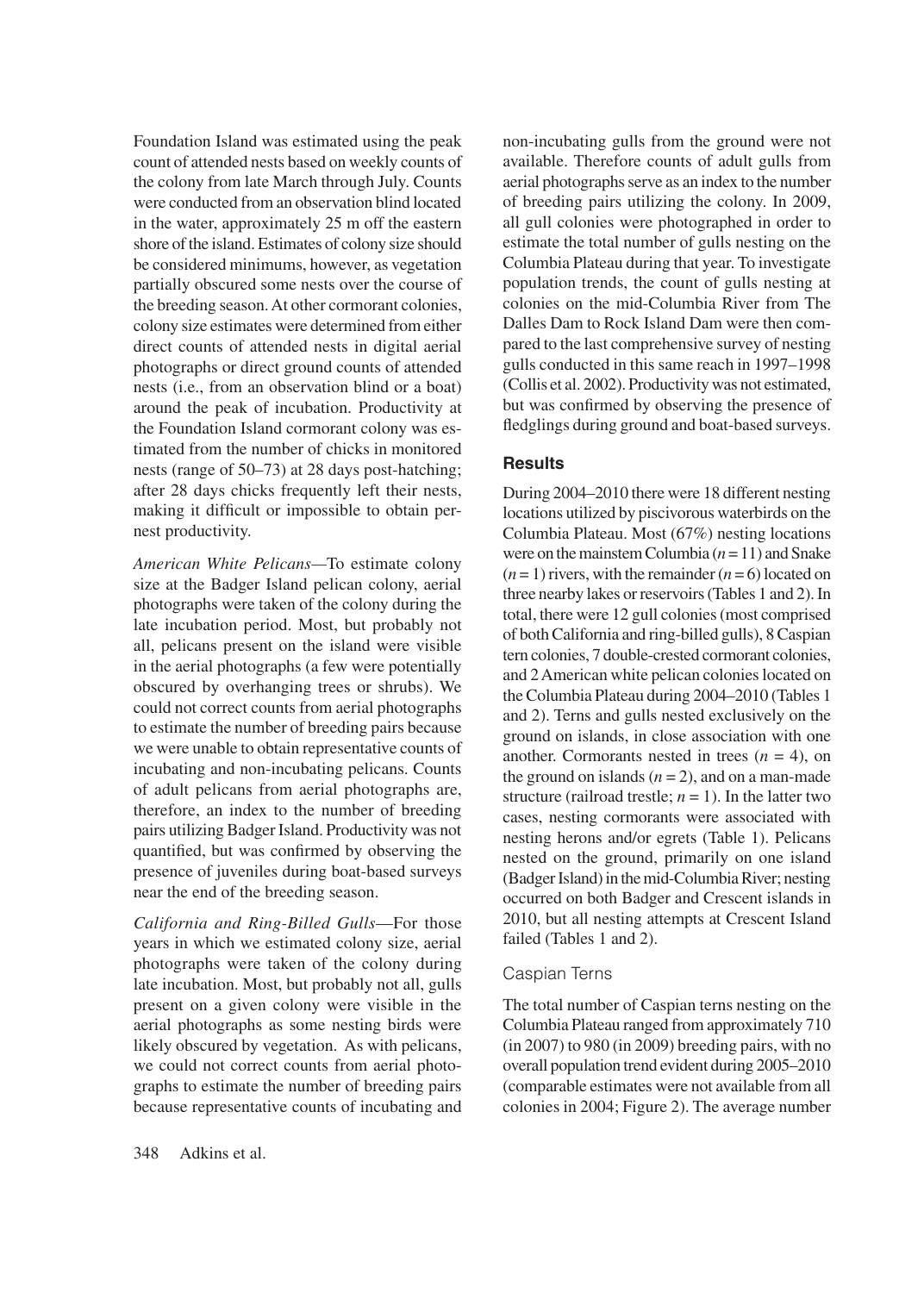

Figure 2. Total number of Caspian tern breeding pairs nesting at all colonies on the Columbia Plateau, 2005–2010.

of Caspian terns that bred on the Columbia Plateau (ca. 860 breeding pairs) was more than an order of magnitude less than the average number of terns that bred at East Sand Island in the Columbia River estuary (ca. 9,400 breeding pairs; Collis et al. 2005, 2006, 2007, 2009; Roby et al. 2008, 2010, 2011) during the study period.

The higher number of Caspian terns breeding on the Columbia Plateau during 2009 was primarily due to the growth of the Goose Island colony in Potholes Reservoir, which increased by nearly five-fold since 2004 (Table 2). In 2004, approximately 40 Caspian terns attempted to nest at Solstice Island in the upper portion of Potholes Reservoir; however, the colony failed due to flooding and Caspian terns have not nested at Solstice Island since 2004 (Table 2). Precise productivity estimates for Caspian terns nesting at Potholes Reservoir are not available for most years, but observations indicated that terns successfully fledged young in every year during the study period. In 2010, however, the colony nearly failed when only three terns fledged (0.01 young per breeding pair).

During 2004–2010, the size of the Caspian tern colony on Crescent Island exhibited a downward trend (Table 2), and ranged from a high of 530 breeding pairs in 2004 to a low of 349 breeding pairs in 2009. During this time period, productivity averaged 0.50 fledglings/breeding pair (range  $= 0.28 - 0.68$ ).

Caspian tern nesting was first detected at the Blalock Islands in the mid-Columbia River in 2005 (Table 2), when about six pairs of terns attempted to nest on Rock Island amidst a colony of ring-billed gulls and Forster's terns (*Sterna forsteri*). The Rock Island colony peaked at 110 breeding pairs in 2006 and declined to 79 breeding pairs in 2009 before terns abandoned nesting at the site and were observed nesting at Anvil Island (another island in the Blalock Island group) in 2010 (Table 2). In 2010, the

Caspian tern nesting colony on Anvil Island consisted of 136 breeding pairs, the largest Caspian tern colony ever recorded in the Blalock Islands (Table 2). The Anvil Island colony completely failed in 2010, however, possibly due to flooding. This was the fifth consecutive year that Caspian terns nesting in the Blalock Islands failed or nearly failed to produce fledglings.

During the study period, we identified three additional Caspian tern colonies on the Columbia Plateau. All were small colonies amidst much larger gull colonies located approximately 45–70 km and 67–132 km away from the Columbia and Snake rivers, respectively. Two colonies were on Banks Lake at Twining Island and Goose Island and the other was on Harper Island in Sprague Lake (Figure 1). During 2004–2005, Caspian terns nested on Goose Island in Banks Lake and abandoned the colony site thereafter (Table 2). In 2005, Caspian terns also nested on Twining Island in Banks Lake, where the colony size has ranged between 13 and 61 breeding pairs during the study period (Table 2). Caspian terns at these colonies were successful in fledging at least some young in all years of this study. Productivity estimates for this colony, however, are only available for 2008 and 2009, when an average of 0.33 fledglings/ breeding pair were raised in both years. Colony size at Harper Island in Sprague Lake was estimated during 2005–2010 and ranged from a low of zero breeding pairs in 2007 to a high of 11 breeding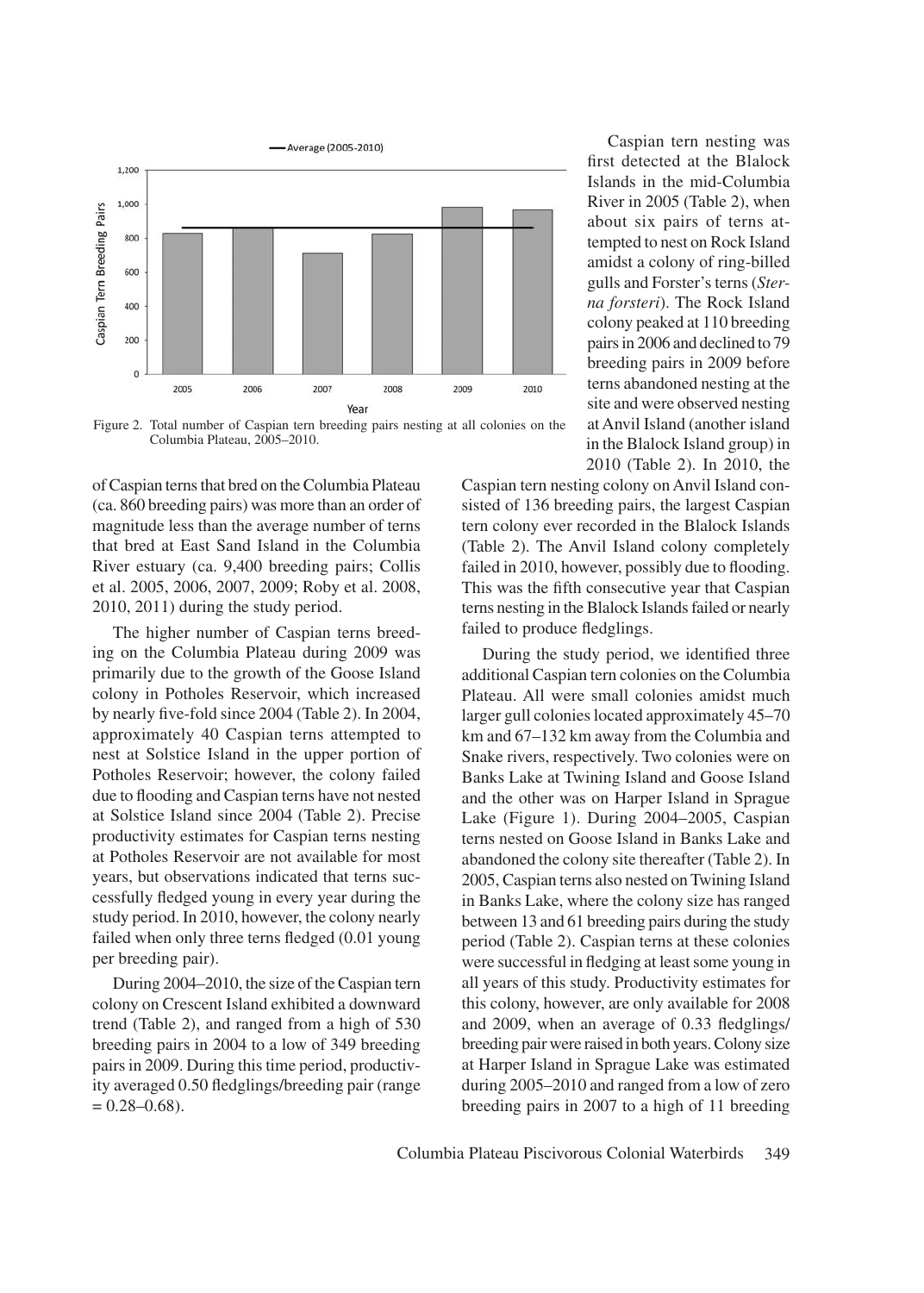TABLE 2. Estimates of numbers of Caspian terns (CATE), double-crested cormorants (DCCO), American white pelicans (AWPE), California gulls (CAGU), and ring-billed gulls (RBGU) at breeding colonies on the Columbia Plateau and at East Sand Island, Oregon, during 2004–2010. Estimates of terns and cormorants are number of breeding pairs and estimates of pelicans and gulls are number of adults on-colony. "B" denotes that birds were breeding at the colony but the colony size was not determined. Dash ("-") indicates that the colony was not censused to determine breeding status.

| <b>General Area</b>           |             |                          |                          |                          |                          |                          |                |                 |
|-------------------------------|-------------|--------------------------|--------------------------|--------------------------|--------------------------|--------------------------|----------------|-----------------|
| Colony                        | Species     | 2004                     | 2005                     | 2006                     | 2007                     | 2008                     | 2009           | 2010            |
| <b>Columbia River Estuary</b> |             |                          |                          |                          |                          |                          |                |                 |
| East Sand Is.                 | <b>CATE</b> | 9,502                    | 8,882                    | 8,929                    | 9,623                    | 10,668                   | 9,854          | 8,283           |
|                               | <b>DCCO</b> | 12,480                   | 12,287                   | 13,738                   | 13,771                   | 10,950                   | 12,087         | 13,596          |
| <b>Mid-Columbia River</b>     |             |                          |                          |                          |                          |                          |                |                 |
| <b>Miller Rocks</b>           | <b>DCCO</b> | $\overline{\phantom{0}}$ | $\qquad \qquad -$        | 5                        | $\overline{0}$           | $\overline{0}$           | $\overline{0}$ | $\mathbf{0}$    |
|                               | CAGU, RBGU  | B                        | B                        | $\mathbf B$              | 3,509                    | 4,443                    | 6,016          | 5,532           |
| Three Mile Canyon Is.         | CAGU, RGBU  | B                        | B                        | B                        | B                        | $\mathbf B$              | 6,161          | B               |
| Rock Is. (Blalocks)           | <b>CATE</b> | $\theta$                 | 6                        | 110                      | 43                       | 104                      | 79             | $\overline{0}$  |
|                               | <b>RBGU</b> |                          | B                        | B                        | B                        | B                        | 940            | $\overline{0}$  |
| Anvil Is. (Blalocks)          | <b>CATE</b> | $\overline{\phantom{0}}$ | $\overline{\phantom{0}}$ | $\qquad \qquad -$        | $\overline{\phantom{0}}$ | $\overline{\phantom{0}}$ | $\overline{0}$ | 136             |
|                               | <b>RBGU</b> | $\overline{\phantom{0}}$ | $\overline{\phantom{0}}$ | $\overline{\phantom{0}}$ | $\overline{\phantom{0}}$ | $\overline{\phantom{0}}$ | 691            | $\mathbf B$     |
| Crescent Is.                  | <b>CATE</b> | 530                      | 476                      | 448                      | 355                      | 388                      | 349            | 375             |
|                               | CAGU, RBGU  | B                        | B                        | B                        | 5,601                    | 8,567                    | 8,575          | B               |
|                               | <b>AWPE</b> | $\overline{0}$           | $\overline{0}$           | $\overline{0}$           | $\overline{0}$           | $\overline{0}$           | $\overline{0}$ | 50 <sup>a</sup> |
| Badger Is.                    | <b>AWPE</b> | B                        | 1,057                    | 1,310                    | 913                      | 1,349                    | 1,754          | 2,048           |
| Foundation Is.                | <b>DCCO</b> | 300                      | 315                      | 359                      | 334                      | 357                      | 309            | 308             |
| Island 18                     | CAGU, RBGU  | B                        | B                        | B                        | B                        | $\Omega$                 | $\Omega$       | $\overline{0}$  |
| Island 20                     | CAGU, RBGU  | B                        | $\mathbf B$              | $\mathbf B$              | B                        | 20,999                   | 19,341         | B               |
| Hanford Reach                 | <b>DCCO</b> | $\overline{\phantom{0}}$ | $\overline{\phantom{0}}$ | $\overline{\phantom{0}}$ | 8                        | $\overline{0}$           | $\overline{0}$ | $\overline{0}$  |
| Mouth of Okanogan River       | <b>DCCO</b> | 25                       | 38                       | 32                       | 10                       | 33                       | 36             | 26              |
| <b>Lower Snake River</b>      |             |                          |                          |                          |                          |                          |                |                 |
| Lyons Ferry (RR Trestle)      | <b>DCCO</b> |                          | $\overline{\phantom{0}}$ | $\overline{2}$           | $\overline{0}$           | $\mathbf{0}$             | $\overline{0}$ | $\mathbf{0}$    |
| <b>Potholes Reservoir</b>     |             |                          |                          |                          |                          |                          |                |                 |
| Goose Is.                     | <b>CATE</b> | 87                       | 325 <sup>b</sup>         | 273                      | 282                      | 293                      | 487            | 416             |
|                               | CAGU, RBGU  | B                        | B                        | B                        | B                        | B                        | 13,022         | B               |
| Solstice Is.                  | <b>CATE</b> | 42                       | $\theta$                 | $\overline{0}$           | $\Omega$                 | $\mathbf{0}$             | $\mathbf{0}$   | $\mathbf{0}$    |
|                               | CAGU, RBGU  | B                        | B                        | B                        | $\theta$                 | $\theta$                 | $\overline{0}$ | $\mathbf{0}$    |
| North Potholes                | <b>DCCO</b> | B                        | 865                      | 1.156                    | 1.015                    | 1.000 <sup>a</sup>       | 809            | 827             |
| <b>Banks Lake</b>             |             |                          |                          |                          |                          |                          |                |                 |
| Twining Is.                   | <b>CATE</b> | $\boldsymbol{0}$         | 13                       | 23                       | 31                       | 27                       | 61             | 34              |
|                               | CAGU, RBGU  | B                        | B                        | B                        | B                        | B                        | 3,271          | B               |
| Goose Is.                     | <b>CATE</b> | B                        | 7                        | $\mathbf{0}$             | $\Omega$                 | $\mathbf{0}$             | $\overline{0}$ | $\overline{0}$  |
|                               | CAGU, RBGU  | B                        | B                        | B                        | B                        | B                        | 3,331          | B               |
| <b>Sprague Lake</b>           |             |                          |                          |                          |                          |                          |                |                 |
|                               | <b>CATE</b> | B                        | 7                        | 7                        | $\overline{0}$           | 11                       | $\overline{4}$ | $\overline{4}$  |
|                               | <b>DCCO</b> |                          | $\Omega$                 | $\mathbf{0}$             | $\theta$                 | 38                       | 42             | 86              |
|                               | CAGU, RBGU  | B                        | B                        | B                        | B                        | B                        | 6.302          | B               |

a Approximate estimate

 $<sup>b</sup>$  Maranto et al. (2010)</sup>

pairs in 2008 (Table 2). We were unable to confirm nesting success at Harper Island in 2009; however, this colony failed to fledge any young in all other years of this study.

# Double-Crested Cormorants

The total number of double-crested cormorants nesting throughout the Columbia Plateau ranged from approximately 1,200 (in 2009) to 1,550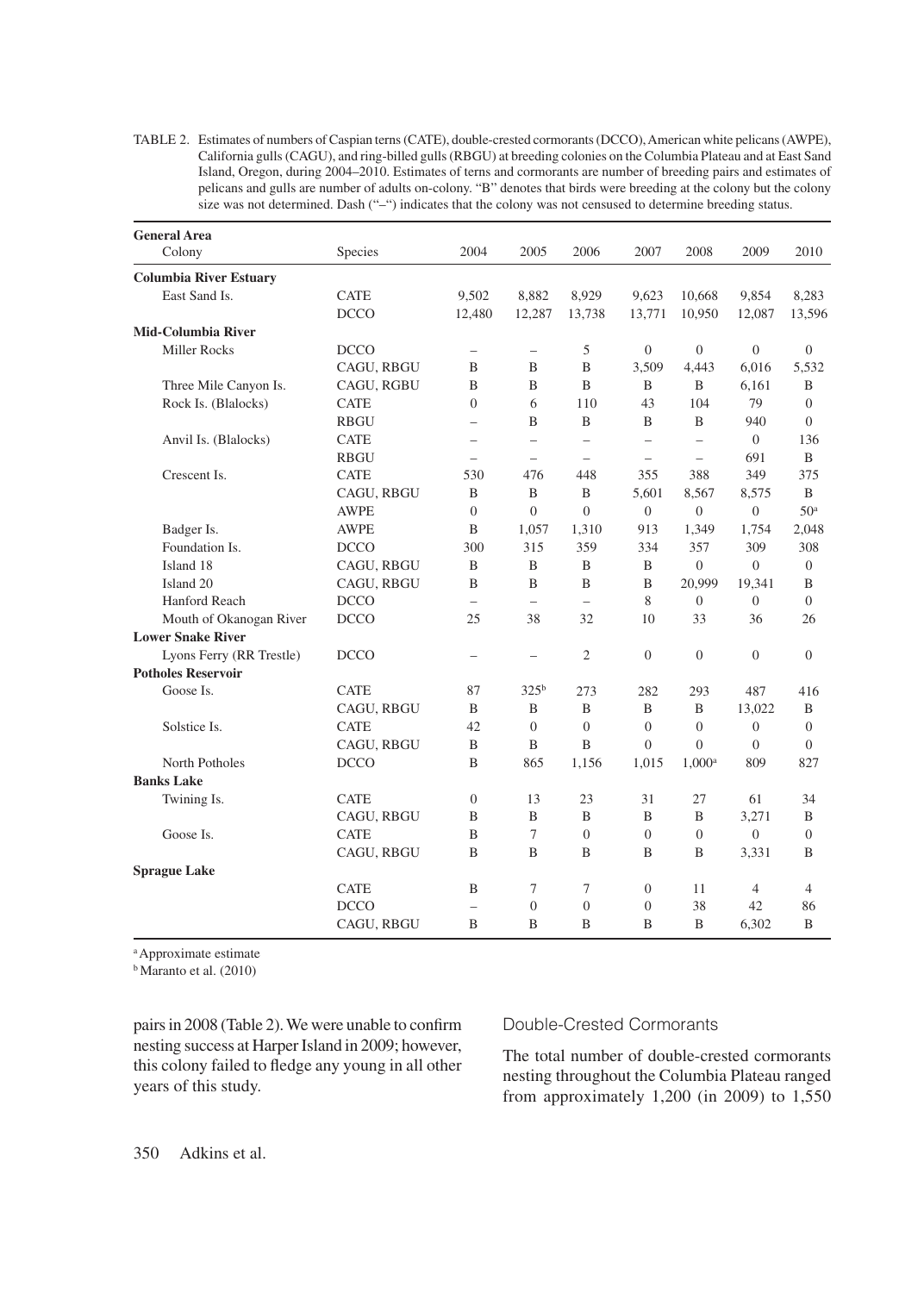

Figure 3. Total number of double-crested cormorant breeding pairs nesting at all colonies on the Columbia Plateau, 2005–2010.

breeding pairs (in 2006) during the study period (Figure 3). During 2005–2010, the overall population trend was stable (comparable estimates were not available from all colonies in 2004; Figure 3). The average number of double-crested cormorants that bred on the Columbia Plateau (ca. 1,340 breeding pairs) was an order of magnitude less than the average number of cormorants that bred on East Sand Island in the Columbia River estuary (ca. 12,700 breeding pairs; Collis et al. 2005, 2006, 2007, 2009; Roby et al. 2008, 2010, 2011) during the study period.

The largest double-crested cormorant colony on the Columbia Plateau during 2004–2010 was in the North Potholes Reserve at Potholes Reservoir, although numbers varied considerably. Colony size peaked in 2006, when approximately 1,160 breeding pairs nested at the North Potholes colony, and then declined to about 810 breeding pairs by 2009, however, there was no clear trend in colony size during the 2005–2010 period (Table 2). Precise productivity estimates are not available for the North Potholes cormorant colony; however, this colony was successful in fledging young in all years of the study.

During 2004–2006 the Foundation Island cormorant colony on the mid-Columbia River gradually grew from approximately 300 breeding pairs to approximately 360 breeding pairs, before

leveling off and then declining to about 310 breeding pairs in 2010 (Table 2). The average productivity at the Foundation Island colony during 2005–2010 (no productivity estimate is available for 2004) was 2.12 fledglings/breeding pair (range =  $1.37-2.72$ ).

Double-crested cormorants nested at a small colony in trees near the mouth of the Okanogan River on the mid-Columbia River during 2004–2010. The colony ranged in size from a low of 10 breeding pairs in 2007

to a high of 38 breeding pairs in 2005 (Table 2). Precise productivity estimates are not available for this site, but observations indicate that this colony fledged young in most years.

A double-crested cormorant colony first formed on Harper Island in Sprague Lake in 2008, when approximately 38 breeding pairs nested on the island. The colony grew in each of the following two years, with 86 breeding pairs counted at the site in 2010. Productivity at this colony is unknown.

Three ephemeral double-crested cormorant colonies were identified on the Columbia Plateau during the study period (Table 2). In 2006, five breeding pairs nested on rocks at Miller Rocks, an island group on the Columbia River just upstream from the confluence of the Deschutes and Columbia rivers, and two breeding pairs nested on a railroad trestle bridge amidst nesting great blue herons (*Ardea herodias*) on the lower Snake River near Lyons Ferry Hatchery (Table 2, Figure 1). In 2007, eight breeding pairs nested in trees on the east bank of the Columbia River in the Wahluke Unit of Hanford Reach National Monument (Table 2, Figure 1). Productivity at all three of these colonies is unknown. Unconfirmed nesting activity has also been reported at a small tree-nesting colony on the Yakima River near Selah, Washington (Mike Livingston, Washington Department of Fish and Wildlife, personal communication).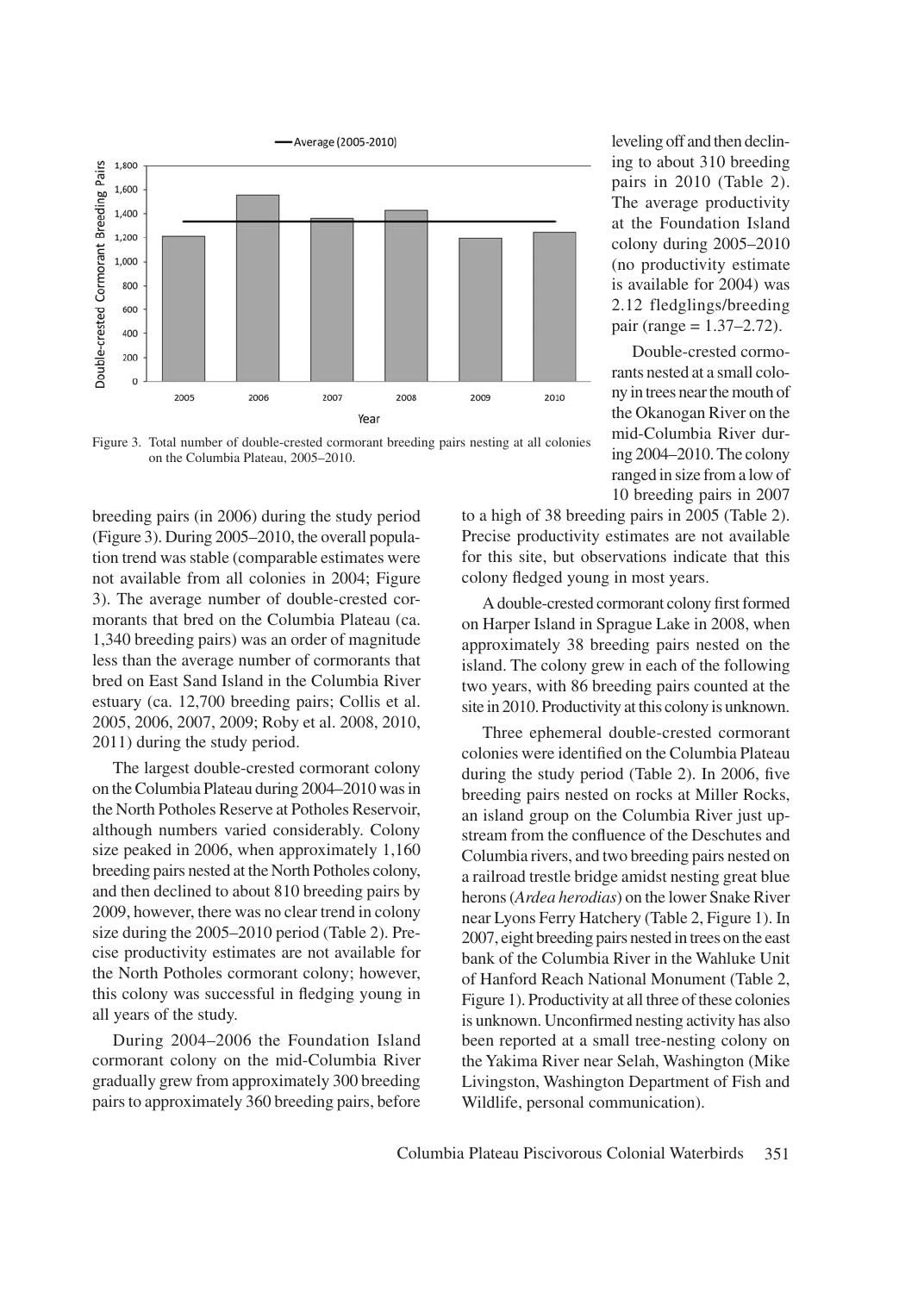

Figure 4. Total number of adult American white pelicans counted on the Badger Island colony, 2005–2009. With the exception of a failed nesting attempt in 2010 at Crescent Island, Badger Island is the only nesting colony for the species on the Columbia Plateau. Counts of the number of adult pelicans on-colony are an index to the number of breeding pairs rather than a count of nesting pairs.

Reservoir, Twining and Goose Islands on Banks Lake, and Harper Island on Sprague Lake (Table 2, Figure 1). Most (67%) of these gull colonies were active in each year during 2005–2010 (five colonies were not censused in 2004). While breeding was documented at these colonies in most years of the study, precise colony size estimates are only available for 2009 (Table 2).

The total number of gulls nesting on the Columbia Plateau in 2009 was approximately 67,650 adults, with the

### American White Pelicans

Badger Island was the only known successful breeding colony of American white pelicans on the Columbia Plateau during 2004–2010. The only other known location where American white pelicans attempted to nest and subsequently failed was at Crescent Island in 2010 (Table 2). The count of approximately 2,050 adult American white pelicans on Badger Island recorded in 2010 was the highest total observed during the study period (Table 2). Annual counts of adults on-colony have increased in all years since 2005 (a comparable colony size estimate is not available for 2004), with the exception of 2007 (Figure 4). Precise productivity estimates are not available for the Badger Island colony; however, observations indicate that pelicans at this site were successful in fledging young in all years of the study.

#### California and Ring-Billed Gulls

Nesting gulls (California and ring-billed gulls) were confirmed on 12 islands on the Columbia Plateau during 2004–2010: Miller Rocks, Three Mile Canyon Island, Anvil and Rock islands in the Blalock Islands, Crescent Island, Island 18, Island 20, Goose and Solstice Islands on Potholes

largest colonies on Island 20 on the mid-Columbia River (ca. 19,340 adults) and on Goose Island in Potholes Reservoir (ca. 13,020 adults; Table 2). The total number of gulls nesting on the Columbia Plateau in 2009 was divided between California gulls (ca. 37,680 adults) and ring-billed gulls (ca. 29,970 adults; Figure 5). Roughly 62% of the nesting gulls were at colonies on the mid-Columbia River, with the remainder at four colonies on three nearby lakes or reservoirs (Table 2).

Precise productivity estimates are not available for these gull colonies; however, observations indicate that gulls nesting at colonies on the Columbia Plateau were typically successful in fledging young during the study period.

# **Discussion**

#### Caspian Terns

During the most recent population census (1997– 2000), nearly three-quarters of the Pacific Coast population of Caspian terns nested in the Columbia River basin, of which an estimated 1,060 pairs (11%) nested at five colonies on the Columbia Plateau (Suryan et al. 2004). Although more recent census data are not available for the entire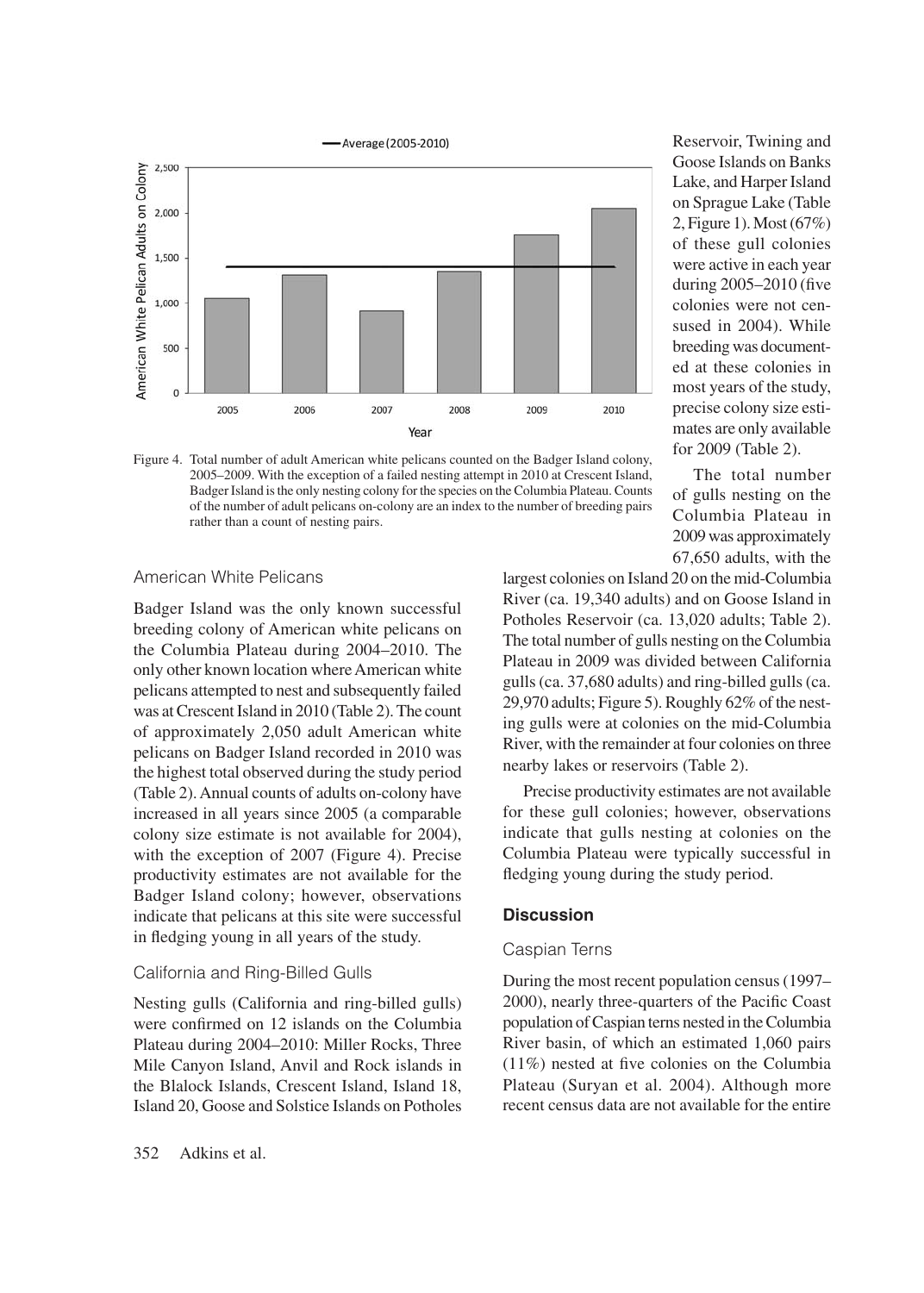#### $\Box$  California gull  $\Box$  Ring-billed gull  $-1998$



#### Colony

Figure 5. Total number of adult California and ring-billed gulls counted at all colonies on the Columbia Plateau in 2009. Total combined number of adult California and ring-billed gulls counted at all colonies on the Columbia River in 1998 (from Collis et al. 2002). Counts of the number of adult gulls on-colony are an index to the number of breeding pairs rather than a count of nesting pairs.

Pacific Coast Caspian tern population, this study indicates that an estimated 965 pairs of terns nested at five colonies on the Columbia Plateau in 2010, suggesting that the regional population has been relatively stable over the past decade. Despite this, there have been notable changes in the size of some Caspian tern breeding colonies on the Columbia Plateau during this study. The Crescent Island tern colony experienced a 29% decline in the number of breeding pairs from 2004–2010, partially due to decreased recruitment of breeders to the colony and increased emigration to other colonies (Suzuki 2012). Numbers of Caspian terns nesting at colonies in the Blalock Islands and Potholes Reservoir increased during the same time period, with the latter showing a three-fold increase. Although movements of terns among Columbia Plateau colonies has been well documented (Suzuki 2012), it does not appear that the colony growth observed at these colonies can be explained entirely by these movements, suggesting that some portion of this increase might be attributed to either intrinsic growth or immigration of terns from other colonies located outside the Columbia Plateau (e.g., East Sand Island). Suzuki (2012) indicated a high degree of connectivity between the Caspian tern colony at East Sand Island in the Columbia River estuary and tern colonies on the Columbia Plateau, especially for terns banded as chicks on East Sand Island that were later observed and confirmed breeding at Plateau colonies (Suzuki 2012).

Although Columbia Plateau-wide productivity estimates are not available for Caspian terns, at Crescent Island, one of the larger colonies in the region, nesting success was slightly lower (0.5 fledglings/breeding pair) than at other wellstudied Caspian tern colonies in North America (0.6–1.6 fledglings/breeding pair; Cuthbert and Wires 1999), and was less than the productivity measured at this colony in 2000 and 2001 (0.62 and 1.00 fledglings/breeding pair, respectively;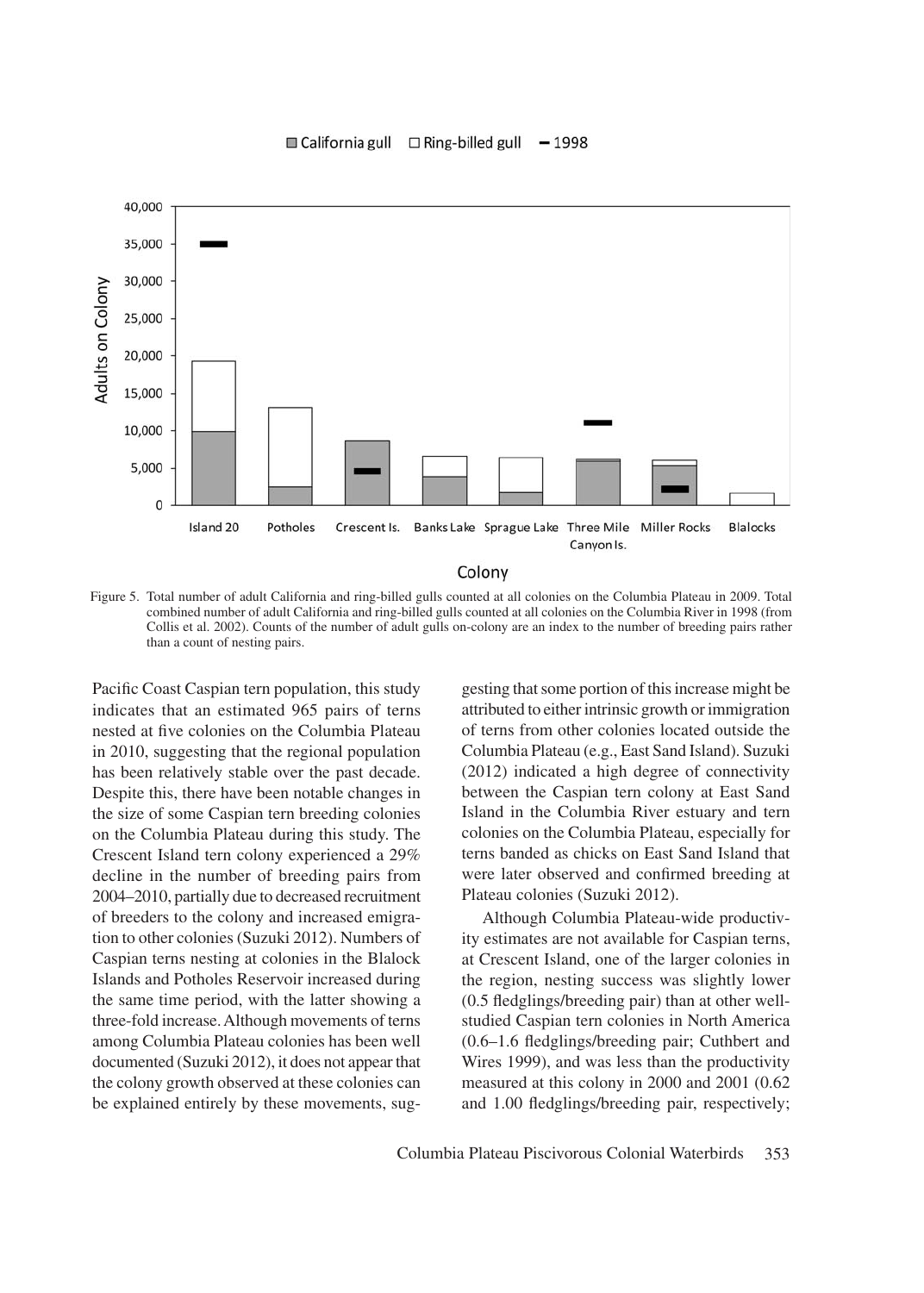Antolos et al. 2004). The reasons for the apparent decline in tern productivity at Crescent Island over the past decade may be due in part to the increase in the number of gulls nesting on Crescent Island over the same time period (see below) and the associated impacts of gulls on tern nesting success (i.e., kleptoparasitism, nest predation, and interspecific competition for nest sites; Cuthbert and Wires 1999, Antolos 2003).

The most common factors that likely limited colony size at tern colonies on the Columbia Plateau include availability of suitable nesting substrate (i.e., bare sand or dirt), nest site encroachment by nesting gulls, and avian and mammalian predation. Nesting gulls surround and outnumber the Caspian tern colonies at Goose Island in Potholes Reservoir and at Crescent Island, competing for nest sites with terns. Predation and disturbance by American mink (*Neovison vison*) and great horned owls (*Bubo virginianus*) caused the near failure of the Goose Island tern colony in Potholes Reservoir in 2010. Mink predation and unidentified avian predation (possibly great horned owl or peregrine falcon [*Falco peregrines*]) were observed to limit the colony size and productivity of Caspian terns nesting in the Blalock Islands in 2006 and 2007, respectively.

Additional limiting factors were likely influential at some of the tern colonies. Local food availability was apparently a limiting factor for the tern colonies at Goose Island in Potholes Reservoir, Banks Lake, and Sprague Lake. Caspian terns from these colonies commute over 100 km round trip to feed on juvenile salmonids from the Columbia River (Goose Island, Banks Lake, and Sprague Lake colonies) or Snake River (Banks Lake and Sprague Lake colonies; Antolos et al. 2004, Evans et al. 2012, authors' unpublished data). Gull kleptoparasitism (i.e., stealing) is a potentially important limiting factor at Crescent Island. Gulls that nest at the periphery of Caspian tern colonies in the Columbia Basin may have a negative effect on the productivity of Caspian terns as well as the survival of juvenile salmonids; some individuals kleptoparasitize juvenile salmonids, as well as other prey taxa, from terns as they return to the colony with fish in their bills to feed to mates and young. California gulls at Crescent Island are likely having a significant impact on the foraging efficiency and energetic demands of Caspian terns nesting at this site. If the fish that a tern delivers to the colony is stolen, that individual (or its mate) must compensate by spending more time and energy foraging. Flooding was observed to limit Caspian terns nesting in the Blalock Islands in 2008 and 2010. Although the U.S. Army Corps of Engineers, the agency responsible for dam operations in the Columbia and lower Snake rivers, regulates water flow, fluctuations in elevation occur (USACE 2014). As a result, some of the low-lying islands (e.g. Rock and Anvil islands in the Blalock Islands) are subject to flooding during storm events, spring run-off, and fluctuations in spill level and volume. Thus, fluctuations in the water table, although minor compared to those of a free-flowing river, do occur and the magnitude and influence of these functions vary by year, reservoir, and island.

# Double-Crested Cormorants

The most recent population census of doublecrested cormorants in western North America (ca. 2009) estimated the entire western population to be approximately 31,200 breeding pairs (Adkins et al. 2014), of which roughly 44% and 4% nested in the Columbia River estuary and on the Columbia Plateau in 2010, respectively. As with Caspian terns, most nesting cormorants in the Columbia River Basin were located at East Sand Island in the Columbia River estuary in 2010, with four smaller colonies located on the Columbia Plateau. There was no trend observed in the total number of double-crested cormorants nesting on the Columbia Plateau during the study period. The Harper Island cormorant colony appeared to be the only colony that increased during the study period; all other colonies showed no trend in number of nesting pairs. There was substantial inter-annual variation in colony size at the North Portholes colony, the largest cormorant colony on the Columbia Plateau, comprising approximately 75% of breeding cormorants in the region.

Results from this study on the size and distribution of double-crested cormorant colonies on the Columbia Plateau, combined with results from leg band recovery and satellite-tracking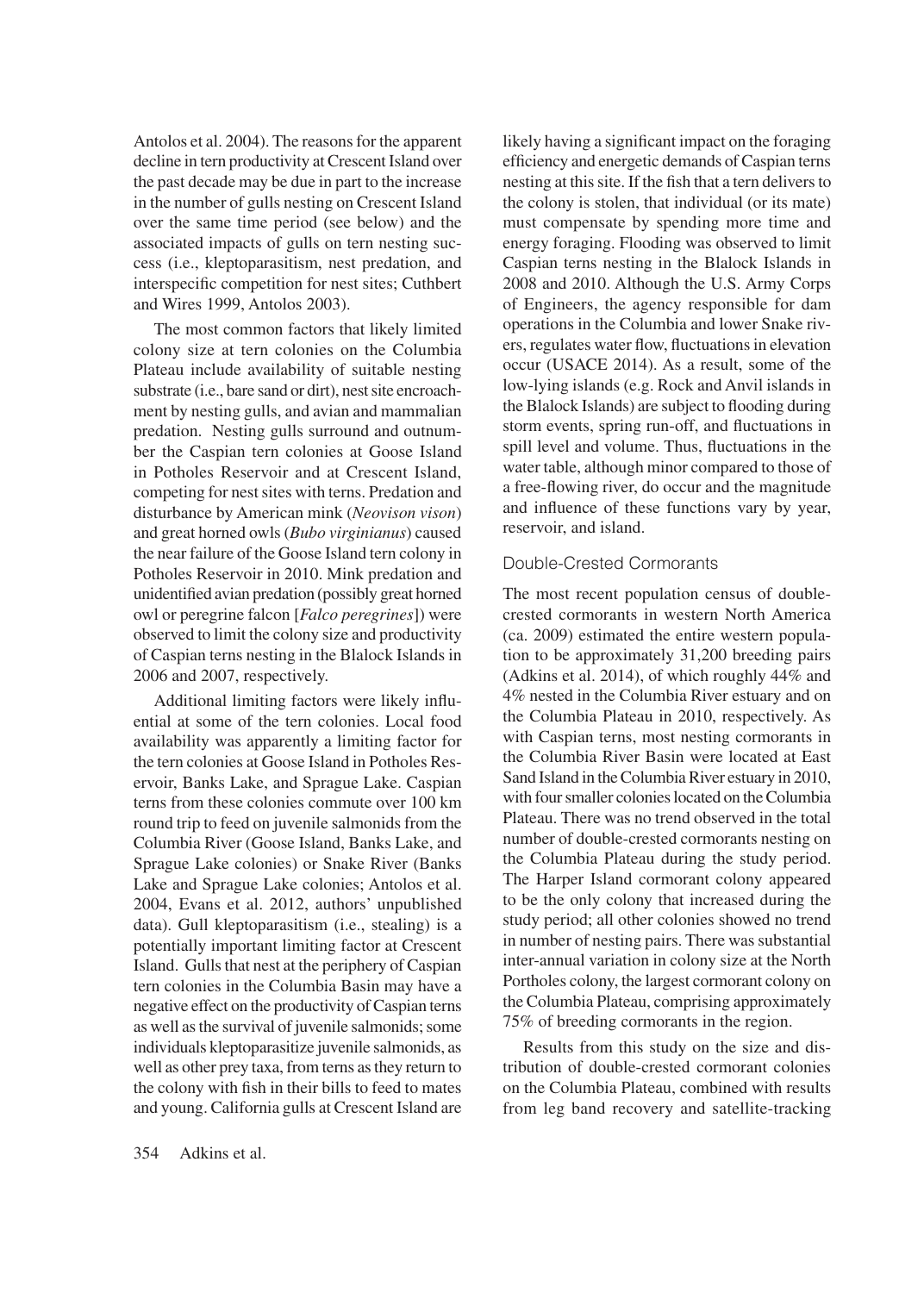studies of cormorants marked in the Columbia River estuary (Clark et al. 2006 and Courtot et al. 2012, respectively), suggest that there is limited demographic connectivity between cormorant colonies on the Columbia Plateau and those along the coast. Based on these data it is likely that the demographics of the Columbia Plateau subpopulation of double-crested cormorants are less influenced by coastal sub-populations compared to Caspian terns.

Productivity at the Foundation Island cormorant colony was generally at the upper range of productivity estimates reported for double-crested cormorants nesting throughout North America (1.2–2.4 fledglings/breeding pair; Hatch and Weseloh 1999). Despite this, the colony did not grow in size during the study period suggesting that this colony may be experiencing high sub-adult and/ or adult mortality rates or that young produced at Foundation Island may be recruiting into the breeding population at other colony locations.

While nesting habitat on the Columbia Plateau appears to be limited for Caspian terns, this is not the case for double-crested cormorants. Like terns, cormorants select nest sites that are safe from mammalian predators and near preferred foraging grounds. Unlike terns on the Columbia Plateau, which nest exclusively on islands with unvegetated substrate, cormorants nest in a variety of habitats including in trees, on islands with rocky or sandy substrate, on emergent vegetation in marshes, and on artificial structures such as bridges, navigational markers, and transmission towers (Hatch and Weseloh 1999). Suitable nesting habitat for double-crested cormorants is readily available throughout the Columbia Plateau; during the study period, tree nesting was most common (four colonies), followed by ground nesting (two colonies) and nesting on man-made structures (one colony). Factors limiting colony size and productivity at double-crested cormorant colonies on the Columbia Plateau are largely unknown; however, windstorms have been known to destroy nests at the Foundation Island colony and the Hanford Reach colony was abandoned in 2008 due to a wild fire that destroyed trees used for nesting.

#### American White Pelicans

American white pelicans are listed as endangered by the State of Washington (WDFW 2011). Of all the piscivorous waterbirds investigated as part of this study, American white pelicans were the only species whose numbers increased, nearly doubling during the study period. It is unknown whether this increase was due to intrinsic growth, because productivity data for the Badger Island colony is unavailable, or recruitment of breeding birds to Badger Island from other colonies in western North America. Nesting habitat for pelicans on Badger Island does not appear to be a limiting factor; hence continued growth of this colony is likely possible.

Factors observed or suspected to limit colony size or productivity of American white pelicans on the Columbia Plateau include mammalian nest predators at Badger Island and human disturbance at Crescent Island. In 2010, raccoon (*Procyon lotor*) tracks were observed on the Badger Island pelican colony before and after the breeding season suggesting that predation may have limited productivity at that colony in that year. That same year, pelicans were discovered to be nesting at Crescent Island when researchers accessed an observation blind used to observe the Caspian tern colony and inadvertently flushed pelicans off nests. Research activity at Crescent Island was subsequently suspended to avoid further human disturbance and allow pelicans an opportunity to nest. While pelicans were observed in the nesting area in the days following the initial disturbance, the site was abandoned within a few weeks despite the continued suspension of research activity. American white pelicans are highly susceptible to disturbance at the breeding colony, especially during the early stages of the nesting season, and human disturbance has been determined to be one of the most significant limiting factors for American white pelicans throughout North America (Evans and Knopf 1993). American white pelicans are also highly susceptible to disease, namely avian botulism and West Nile virus, which have caused large die-offs of pelicans throughout North America (Roche et al. 2005). While West Nile virus was diagnosed in an American white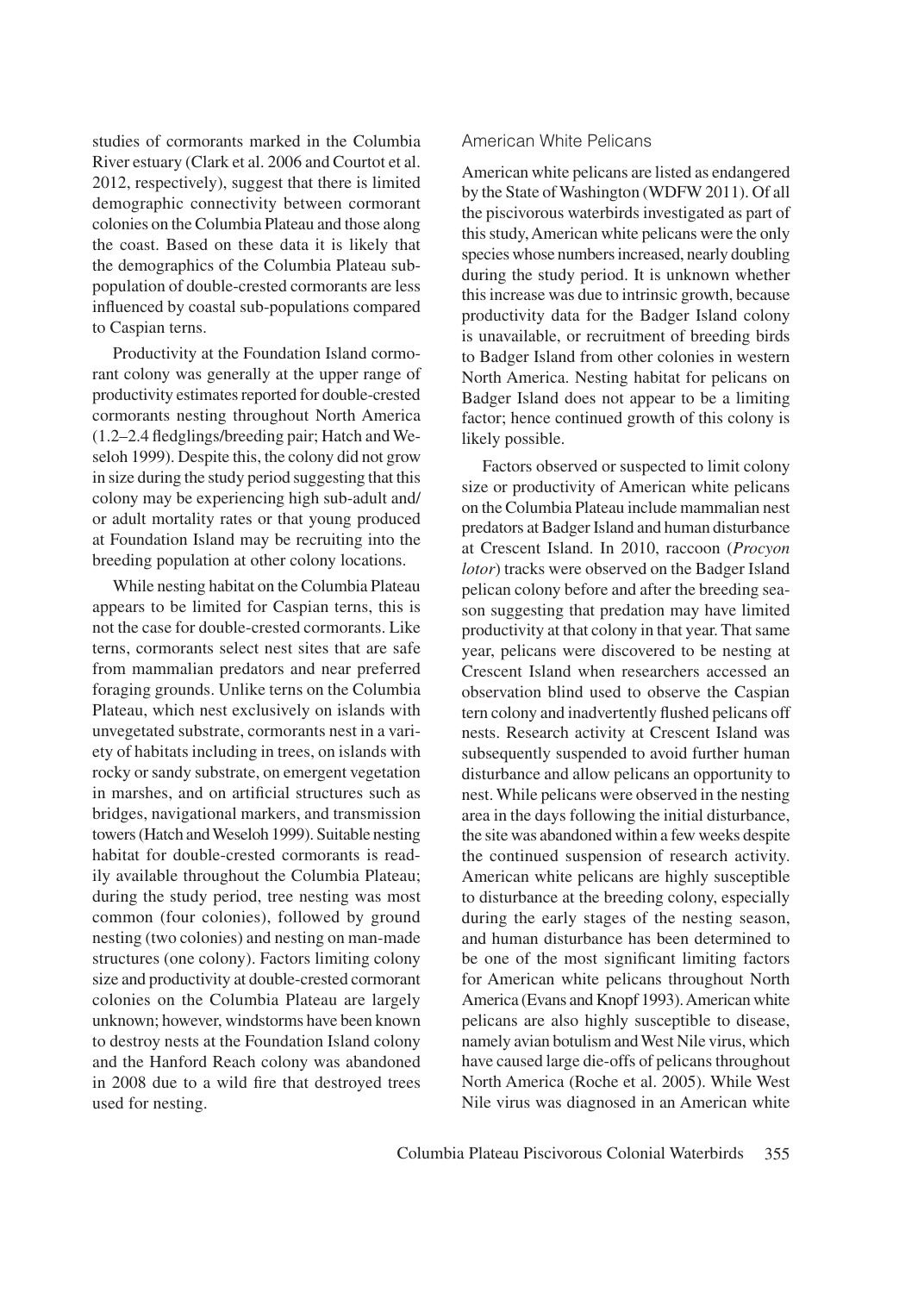pelican at the North Potholes Reserve in the fall of 2010 (WDH 2010), no infectious diseases have been reported in pelicans nesting on Badger Island.

# California and Ring-Billed Gulls

To our knowledge, this study is the first published comprehensive assessment of the number of California and ring-billed gulls nesting throughout the Columbia Plateau. Collis et al. (2002) estimated approximately 53,250 gulls nesting at colonies located on the mid-Columbia River in 1998 compared to 41,720 nesting gulls estimated in 2009; this represents a 22% decline in the number of gulls counted at colonies on the mid-Columbia River during this time period. This decline was largely driven by the reduction in the number of gulls nesting on islands in the Tri-Cities area (Islands 18, 19, and 20 on the mid-Columbia River); about 35,020 gulls and about 19,360 gulls were counted at colonies on these islands in 1998 and 2009, respectively (Figure 5). Also, the gull colony at Three Mile Canyon Island declined from approximately 11,100 gulls in 1998 to approximately 6,160 gulls in 2009. Despite the overall decline in the number of gulls nesting at colonies on the mid-Columbia River from 1998 to 2009, three gull colonies increased in size during this time period. The number of gulls counted at the Miller Rocks colony increased from approximately 2,180 gulls in 1998 to approximately 6,020 gulls in 2009; the number of gulls counted at colonies in the Blalock Islands (Rock and Anvil islands) increased from zero gulls in 1998 to about 1,630 gulls in 2009; and the number of gulls counted at Crescent Island increased from about 4,600 gulls in 1998 to about 8,580 gulls in 2009. Overall, the breeding populations of ring-billed gulls and California gulls on the Columbia Plateau appear to have declined in the last decade, even though most colonies apparently successfully fledged young in each year during the study period.

 Disturbance and predation appear to be the primary limiting factors for gulls nesting on the Columbia Plateau. Island 18 was not re-colonized following colony abandonment likely due to coyote and human disturbance in 2008 (Heidi Newsome, U.S. Fish and Wildlife Service, personal commu-

nication). The large Three Mile Canyon Island gull colony has declined over the last decade, coinciding with the failure of the Caspian tern colony on the island due to predation and disturbance by mink in the early 2000s (Antolos et al. 2004). Encroaching vegetation at the Three Mile Canyon Island, Solstice Island, and perhaps other colonies may also be an important factor that has limited colony size for gulls on the Columbia Plateau. Since gulls are plastic in their diets (Collis et al. 2002), they are less likely to be limited by food availability as compared to the other species that are strictly piscivorous. The available evidence suggests that the decline in numbers of breeding gulls on the Columbia Plateau is due to apparent declines in suitable colony sites free of disturbance and predator activity.

### **Management Implications**

Of the piscivorous waterbird species included in this study that nest in the Columbia River basin, Caspian terns and double-crested cormorants have the greatest impact on the survival of juvenile salmonids, some of which are listed under the United States Endangered Species Act (Ryan et al. 2001, Antolos et al. 2005, Maranto et al. 2010, Evans et al. 2012). Caspian terns appear to be significantly constrained by nesting habitat availability, whereas factors limiting cormorant populations are less clear. The Columbia Plateau populations of both species were stable during 2004–2010, suggesting potential future impacts to juvenile salmonid survival are unlikely to rapidly increase due to changes in tern or cormorant population levels. American white pelicans have had lower per capita impacts on juvenile salmonids than other piscivorous waterbirds (Evans et al. 2012); however, if the size of the Badger Island colony continues to increase the cumulative impact of this colony may warrant further investigation. Impacts of California and ring-billed gulls on juvenile salmonid survival have been variable and are colony and foraging site-dependent (Collis et al. 2002, Evans et al. 2012). Gull colonies that increased in size during our study, particularly those near mainstem dams where salmonids may be particularly vulnerable (e.g., Miller Rocks,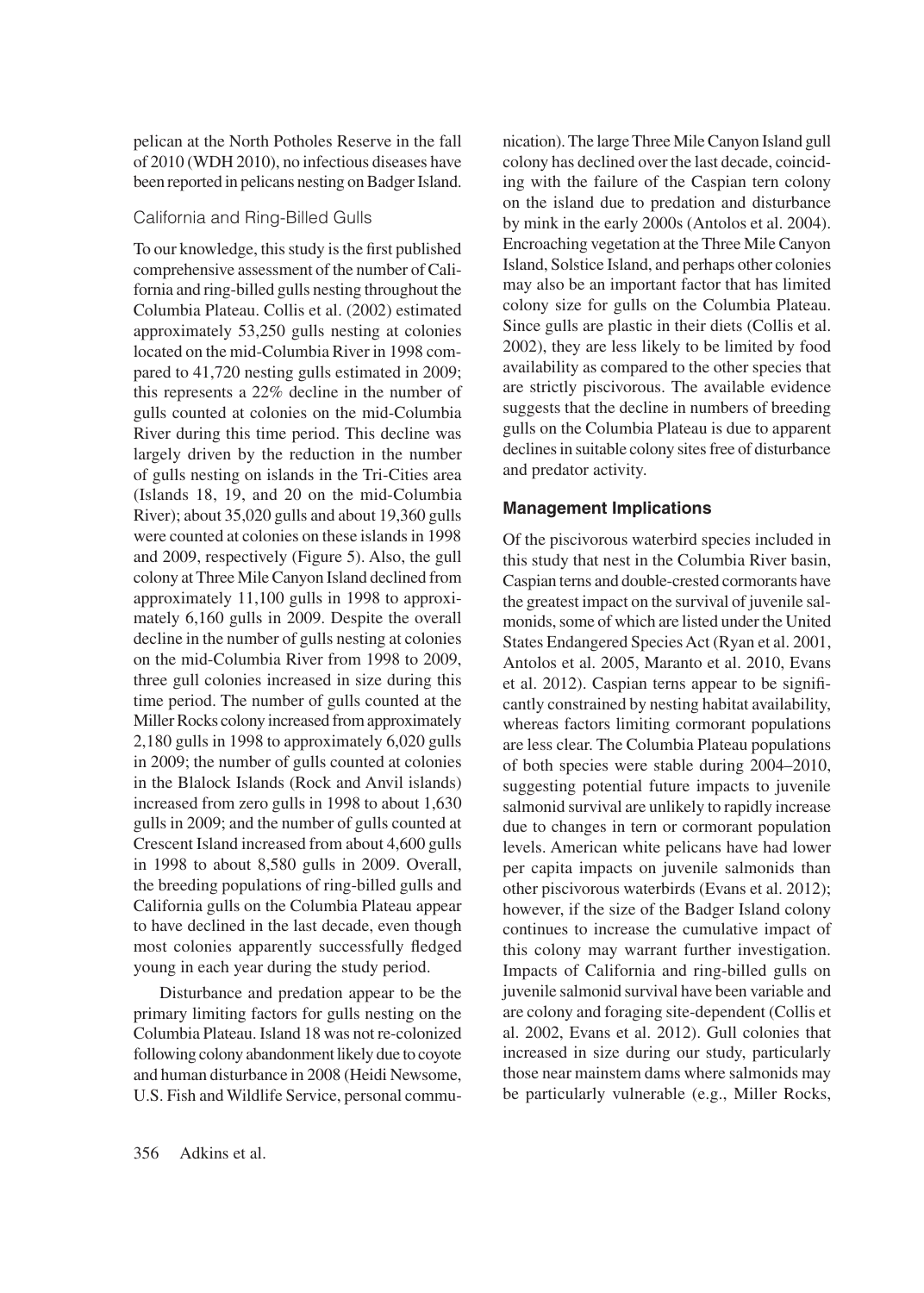Blalock Islands) or associated with Caspian tern colonies where kleptoparasitism is common (e.g., Crescent Island), may have greater potential to impact juvenile salmonid survival in the future. Additional monitoring and evaluation of the impacts of these colonies may be warranted.

### **Acknowledgements**

The U.S. Army Corps of Engineers (USACE)– Walla Walla District and the U.S. Bureau of Reclamation (BOR) provided funding for this research; we thank C. Boen, S. Dunmire, R. Kalamasz, C. Pinney, and D. Trachtenbarg with the USACE and M. Newsom, M. Lesky, and A. Haynes with the

## **Literature Cited**

- Ackerman, S. M. 1994. American white pelicans nest successfully at Crescent Island, Washington. Washington Birds 3:44-49.
- Adkins, J. Y., D. D. Roby, D. E. Lyons, K. N. Courtot, K. Collis, H. R. Carter, W. D. Shuford, and P. J. Capitolo. 2014. Recent Population Size, Trends, and Limiting Factors for the Double-crested Cormorant in Western North America. Journal of Wildlife Management 78:1131-1142.
- Antolos, M. 2003. Breeding and foraging ecology of Caspian terns (*Sterna caspia*) in the mid-Columbia River: predation on juvenile salmonids and management implications. M.S. Thesis, Oregon State University, Corvallis.
- Antolos, M., D. D. Roby, and K. Collis. 2004. Breeding ecology of Caspian terns at colonies on the Columbia Plateau. Northwest Science 78:303-312.
- Antolos, M., D. D. Roby, D. E. Lyons, K. Collis, A. F. Evans, M. Hawbecker, and B. A. Ryan. 2005. Caspian tern predation on juvenile salmonids in the Mid-Columbia River. Transactions of the American Fisheries Society 134:466-480.
- Broadbooks, H. E. 1961. Ring-billed gulls nesting on Columbia River islands. Murrelet 42:7-8.
- Brown, D. E. 1926. Birds observed at Moses Lake, Grant County, Washington. Murrelet 7:48-51.
- Bullock, I. D., and C. H. Gomersal. 1981. The breeding populations of terns in Orkney and Shetland in 1980. Bird Study 28:187-200.
- Clark, A. C., T. M. Kollasch, and D. A. Williamson. 2006. Movements of Double-crested Cormorants fledged on the Columbia River estuary. Northwestern Naturalist 87:150-152.
- Collis, K., D. D. Roby, D. P. Craig, S. Adamany, J. Y. Adkins, and D. E. Lyons. 2002. Colony size and diet composition of piscivorous waterbirds on the

BOR for their support of this work. We also thank the Washington Department of Fish and Wildlife, McNary National Wildlife Refuge, and the U.S. Fish and Wildlife Service, Migratory Birds and Habitat Programs for access to the study sites. We thank T. Good (National Marine Fisheries Service) and C. Maranto (University of Washington) for providing data on Caspian tern colonies at Potholes Reservoir during 2004–2006. We are grateful to L. Adrean, D. Battaglia, B. Cramer, M. Hawbecker, and numerous field research assistants for their invaluable assistance in the field, lab, and office. This paper benefited from comments provided by M. Kappes, D. Trachtenbarg, and two anonymous reviewers.

lower Columbia River: Implications for losses of juvenile salmonids to avian predation. Transactions of the American Fisheries Society 131:537-550.

- Collis, K., D. D. Roby, C. Couch, G. Dorsey, K. Fischer, D. E. Lyons, A. M. Myers, S. K. Nelson, J. Y. Adkins, A. Evans, and M. Hawbecker. 2005. Piscivorous Waterbird Research on the Columbia River: 2004 Final Season Summary. Bird Research Northwest. Available online at www.birdresearchnw.org (accessed 6 February 2013).
- Collis, K., D. D. Roby, J. Y. Adkins, C. Couch, B. Courtot, R. Lord, D. E. Lyons, Y. Suzuki, A. Evans, and M. Hawbecker. 2006. Research, Monitoring, and Evaluation of Avian Predation on Salmonid Smolts in the Lower and Mid-Columbia River: 2005 Final Season Summary. Bird Research Northwest. Available online at www.birdresearchnw.org (accessed 6 February 2013).
- Collis, K., D. D. Roby, D. E. Lyons, Y. Suzuki, J. Y. Adkins, L. Reinalda, C. Hand, N. Hostetter, A. Evans, and M. Hawbecker. 2007. Research, Monitoring, and Evaluation of Avian Predation on Salmonid Smolts in the Lower and Mid-Columbia River: 2006 Final Season Summary. Bird Research Northwest. Available online at www.birdresearchnw.org (accessed 6 February 2013).
- Collis, K., D. D. Roby, D. E. Lyons, Y. Suzuki, J. Y. Adkins, L. Reinalda, N. Hostetter, L. Adrean, M. Bockes, P. Loschl, D. Battaglia, T. Marcella, B. Cramer, A. Evans, M. Hawbecker, M. Carper, J. Sheggeby, and S. Sebring. 2009. Research, Monitoring, and Evaluation of Avian Predation on Salmonid Smolts in the Lower and Mid-Columbia River: 2008 Final Season Summary. Bird Research Northwest. Available online at www.birdresearchnw.org (accessed 6 February 2013).
- Conover, M. R., B. C. Thompson, R. E. Fitzner, and D. E. Miller. 1979. Increasing populations of ring-billed

Columbia Plateau Piscivorous Colonial Waterbirds 357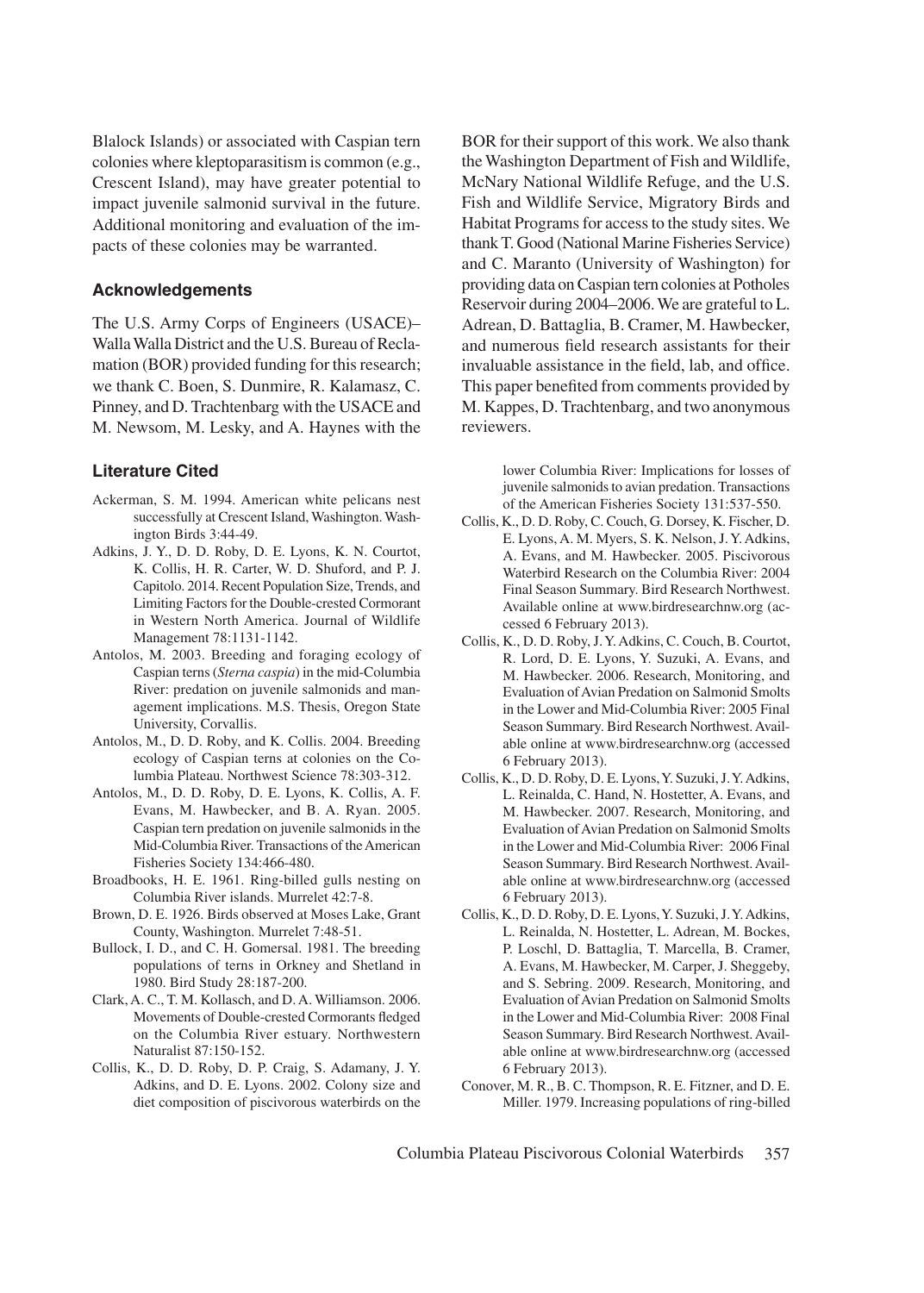and California gulls in Washington State. Western Birds 10:31-36.

- Courtot, K. N., D. D. Roby, J. Y. Adkins, D. E. Lyons, D. T. King, and R. S. Larsen. 2012. Colony connectivity of Pacific Coast double-crested cormorants based on post-breeding dispersal from the region's largest colony. Journal of Wildlife Management 76:1462-1471.
- Cuthbert, F., and L. Wires. 1999. Caspian tern (*Sterna caspia*). *In* A. Poole and F. Gill (editors), The Birds of North America, No. 403. The Birds of North America, Inc., Philadelphia, PA.
- Decker, F. R. and J. H. Bowles. 1932. Two new breeding colonies for the State of Washington. Murrelet 13:53.
- Evans, A. F., N. J. Hostetter, D. D. Roby, K. Collis, D. E. Lyons, B. P. Sandford, R. D. Ledgerwood, and S. Sebring. 2012. System-wide evaluation of avian predation on juvenile salmonids from the Columbia River based on recoveries of Passive Integrated Transponder tags. Transactions of the American Fisheries Society 141:975-989.
- Evans, R. M., and G. L. Knopf. 1993. American white peilcan (*Pelecanus erythrorhynchos*). *In* A. Poole and F. Gill (editors), The Birds of North America, No. 57. The Birds of North America, Inc., Philadelphia, PA.
- Gaston, A. J., and G. E. J. Smith. 1984. The interpretation of aerial surveys for seabirds: Some effects of behaviour. Canadian Wildlife Service Occasional Paper 53:1-20.
- Gill, R. E., Jr., and L. R. Mewaldt. 1983. Pacific coast Caspian terns: Dynamics of an expanding population. Auk 100:369-381.
- Hanson, W. C. 1963. Census of ring-billed and California gull colonies in eastern Washington. Condor 65:123-164.
- Hanson, W. C. 1968. Recent history of double-crested cormorant colonies in southeastern Washington. Murrelet 49:25-26.
- Hatch, J. J., and D. V. Weseloh. 1999. Double-crested Cormorant (*Phalacrocorax auritus*) *In* A. Poole (editor). The Birds of North America, No 441. The Birds of North America, Inc., Philadelphia, PA.
- Johnsgard, P. A. 1956. Effects of water fluctuation and vegetation change on bird populations, particularly waterfowl. Ecology 37:689-701.
- Jones, S. T., G. M. Starke, and R. J. Stansell. 1996. Predation by Birds and Effectiveness of Predation Control Measures at Bonneville, The Dalles, and John Day dams in 1995. U.S. Army Corps of Engineers, Portland, OR.
- Kitchin, E. A. 1930. Nesting observations at Moses Lake in May. Murrelet 11:54-59.
- Lichatowich, J. 1999. Salmon Without Rivers: A History of the Pacific Salmon Crisis. Island Press, Washington, DC.
- Maranto, C. J., T. P. Good, F. K. Wiese, and J. K. Parrish. 2010. Impact of the Potholes Reservoir Caspian tern breeding colony on out-migrating juvenile salmonids in the mid-Columbia River. Transactions of the American Fisheries Society 139:362-381.
- NOAA (National Oceanic and Atmospheric Administration). 2008. Biological opinion, Endangered Species Act section 7(a)(2) consultation: consultation on remand for operation of the Federal Columbia River Power System, 11 Bureau of Reclamation Projects in the Columbia Basin and ESA Section 10(a)(1)(A) permit for Juvenile Fish Transportation Program. Seattle, WA. Available online at https:// www.salmonrecovery.gov/Files/BiologicalOpinions/2008/2008 BiOp.pdf (accessed December 2014).
- NRC (National Research Council). 1996. Upstream: Salmon and Society in the Pacific Northwest. National Academy Press, Washington, DC.
- Penland, S. 1982. Distribution and status of the Caspian tern in Washington State. Murrelet 63:73-79.
- Roby, D. D., K. Collis, D. E. Lyons, D. P. Craig, J. Y. Adkins, A. M. Myers, R. M. Suryan. 2002. Effects of colony relocation on diet and productivity of Caspian terns. Journal of Wildlife Management 66:662-673.
- Roby, D. D., K. Collis, and D. E. Lyons. 2003. Conservation and management for fish-eating birds and endangered salmon. *In* Proceedings of the Third International Partners In Flight Conference, Asilomar, CA.
- Roby, D. D., K. Collis, D. E. Lyons, Y. Suzuki, J. Y. Adkins, L. Reinalda, N. Hostetter, L.Adrean, A. Evans, M. Hawbecker, and S. Sebring. 2008. Research, Monitoring, and Evaluation of Avian Predation on Salmonid Smolts in the Lower and Mid-Columbia River: 2007 Final Season Summary. Bird Research Northwest. Available online at Bird Research Northwest. Available online at http://www.birdresearchnw.org/2007\_Final\_Season\_Summary\_bpa. pdf (accessed February 2013).
- Roby, D. D., K. Collis, J. Y. Adkins, M. Correll, K. Courtot, B. Cramer, N. Hostetter, P. Loschl, D. E. Lyons, T. Marcella, Y. Suzuki, J. Tennyson, A. Evans, M. Hawbecker, J. Sheggeby, and S. Sebring. 2010. Research, Monitoring, and Evaluation of Avian Predation on Salmonid Smolts in the Lower and Mid-Columbia River: Final 2009 Annual Report. Available online at http://www.birdresearchnw. org/09 Final Columbia Basin Annual Report.pdf (accessed February 2013).
- Roby, D. D., K. Collis, D. E. Lyons, J. Y. Adkins, P. Loschl, Y. Suzuki, D. Battaglia, T. Marcella, T. Lawes, A. Peck-Richardson, L. Bayliss, L. Faulquier, D. Harvey, E. Tompkins, J. Tennyson, A. Evans, N. Hostetter, B. Cramer, and M. Hawbecker. 2011. Research, monitoring, and evaluation of avian predation on salmonid smolts in the Lower and

358 Adkins et al.